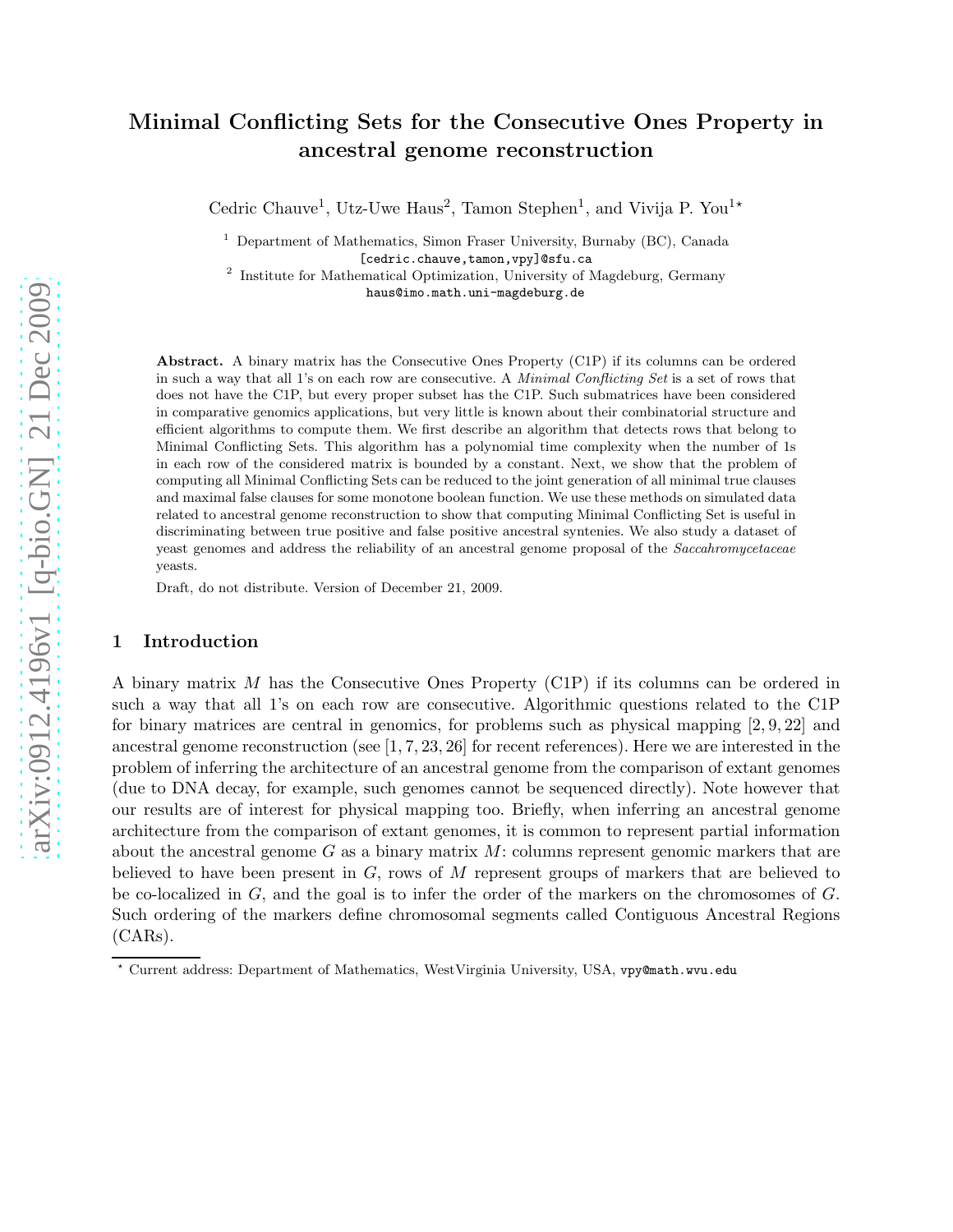If the matrix M contains only correct information (i.e. groups of markers that were co-localized in the ancestral genome of interest), then it has the C1P, which can be decided in linear-time and space  $[5, 17, 20, 24, 25]$ . However, with most real datasets, M contains errors. These can be either incorrect columns, that represent genomic markers that were not present in  $G$ , or incorrect rows, that represent groups of markers that were not co-localized in  $G<sup>3</sup>$ . A fundamental question is then to detect such errors in order to correct  $M$ , and the classical approach to handle these (unknown) errors rely on combinatorial optimization, asking for an optimal transformation of M into a matrix that has the C1P, for some notion of transformation of a matrix linked to the expected errors; for example, if incorrect markers (resp. groups of co-localized genes) are expected, one could ask for a maximal subset of columns (resp. rows) of  $M$  that has the C1P. In both cases, such combinatorial optimization problems are intractable (see [10, 11] for recent surveys).

In the present work, we assume the following situation:  $M$  is a binary matrix that represents information about an unknown ancestral genome G and does not have the C1P due to erroneous rows, from now called *false positives*. The notion of *Minimal Conflicting Set* was introduced to handle non-C1P binary matrices and false positives in [3] and [28]. If a binary matrix M does not have the C1P, a *Minimal Conflicting Set* (MCS) is a submatrix M' of M composed of a subset of the rows of M such that  $M'$  does not have the C1P, but every proper subset of rows of  $M'$  has the C1P. The Conflicting Index (CI) of a row of  $M$  is the number of MCS it belongs to. Hence, MCS can be seen as the smallest structures that prevent a matrix from having the C1P. It is then natural to expect that false positive belong to MCS, and that every MCS contains at least one false positive. In [3], an extreme approach was followed in handling non-C1P matrices: all rows belonging to at least one MCS were discarded from  $M$ , which can consequently discard also a large number of true positives. In [28], rows were ranked according to their CI (or more precisely an approximation of their CI) before being processed by a branch-and-bound algorithm to extract a maximal subset of rows of M that has the C1P. These two approaches raise natural algorithmic questions related to MCS that we address here:

- For a row r of M, is the CI of r greater than 0?
- Can we compute the CI of all rows r of M or enumerate all MCS of  $M$ ?

Our work is motivated by the fact that the fundamental question is to detect the false positives rows in M rather than extracting a maximal C1P submatrix. We investigate here, using both simulations and real data, the following question: does a false positive row have some characteristic properties in terms of MCS or CI? This question naturally extends to the notion of Maximal C1P Sets (MC1PS), the dual notion of MCS, that represent sets of row that do have the C1P but can not be extended while maintaining this property.

After some preliminaries on the C1P, MCS and MC1PS (Section 2), we attack two problems. First, in Section 3, we consider the problem of deciding if a given row of a binary matrix M belongs to at least one MCS. We show that, when all rows of a matrix are constrained to have a bounded number of 1's, deciding if the CI of a row of a matrix is greater than 0 can be done in polynomial

<sup>3</sup> Note however that this classification of possible errors is somewhat simplified (see [14] for a more detailed discussion regarding errors in physical mapping).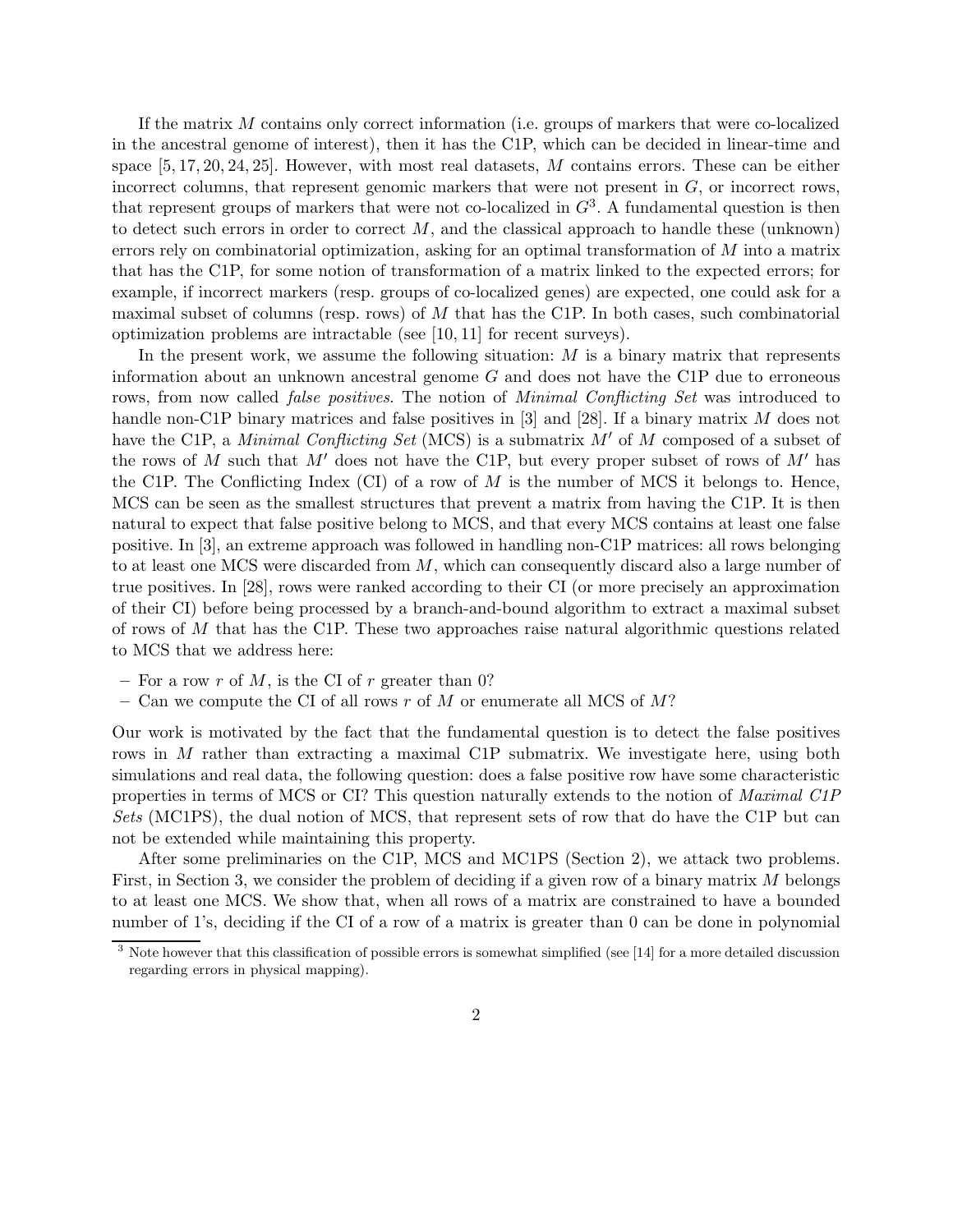time. The constraint on the number of 1's per row is motivated by real applications: in [23] for example, adjacencies, that is rows with two 1s per row, were considered for the reconstruction of an ancestral mammalian genome. Next, in Section 4, we attack the problem of generating all MCS or MC1PS for a binary matrix  $M$ . We show that this problem can be approached as a joint generation problem of minimal true clauses and maximal false clauses for monotone boolean functions. This can be done in quasi-polynomial time thanks to an oracle-based algorithm for the dualization of monotone boolean functions [12, 13, 16]. We implemented this algorithm [18] and applied it on simulated and real data (Section 5). Application on simulated data suggest that the computing all conflicting sets and the conflicting index of all rows of a binary matrix is useful to discriminate between true positive and false positive ancestral syntenies. We also study a real dataset of yeast genomes and address the reliability of an ancestral genome proposal of the Saccahromycetaceae yeasts. We conclude by discussing several open problems.

## 2 Preliminaries

We briefly review here ancestral genome reconstruction and known algorithmic results related to Minimal Conflicting Sets and Maximal C1P Sets.

#### 2.1 The Consecutive Ones Property, Minimal Conflicting Sets, Maximal C1P Sets

Let M be a binary matrix with m rows and n columns, with e entries 1. We denote by  $r_1, \ldots, r_m$ the rows of M and  $c_1, \ldots, c_n$  its columns. We assume that M does not have two identical rows, nor two identical columns, nor a row with less than two entries 1 or a column with no entry 1. We denote by  $\Delta(M)$  the maximum number of entries 1 found in a single row of M, called the *degree* of  $M$ . In the following, we sometimes identify a row of  $M$  with the set of columns where it has entries 1, and a set of rows with the matrix defined by the submatrix of M containing exactly these rows.

**Definition 1.** A Minimal Conflicting Set (MCS) is a set R of rows of M that does not have the C1P but such that every proper subset of R has the C1P. The Conflicting Index (CI) of a row  $r_i$ of M is the number of MCS that contain  $r_i$ . A row  $r_i$  of M that belongs to at least one conflicting set is said to be a *conflicting row*. The *Conflicting Ratio* (CR) of a row  $r_i$  of M is the ratio between the CI of  $r_i$  and the number of MCS that M contains.

**Definition 2.** A Maximal C1P Set (MC1PS) is a set R of rows of M that has the C1P and such that adding any additional row from M to it results in a set of rows that does not have the C1P. The MC1PS Index (C1PI) of a row  $r_i$  of M is the number of MC1PS that contain  $r_i$ . The MC1PS *Ratio* (C1PR) of a row  $r_i$  of M is the ratio between the C1PI of  $r_i$  and the number of MC1PS that M contains.

For a subset  $I = \{i_1, \ldots, i_k\}$  of  $[n]$ , we denote by  $R_I$  the set  $\{r_{i_1}, \ldots, r_{i_k}\}$  of rows of M. If  $R_I$ is an MCS (resp. MC1PS), we then say that  $I$  is an MCS (resp. MC1PS).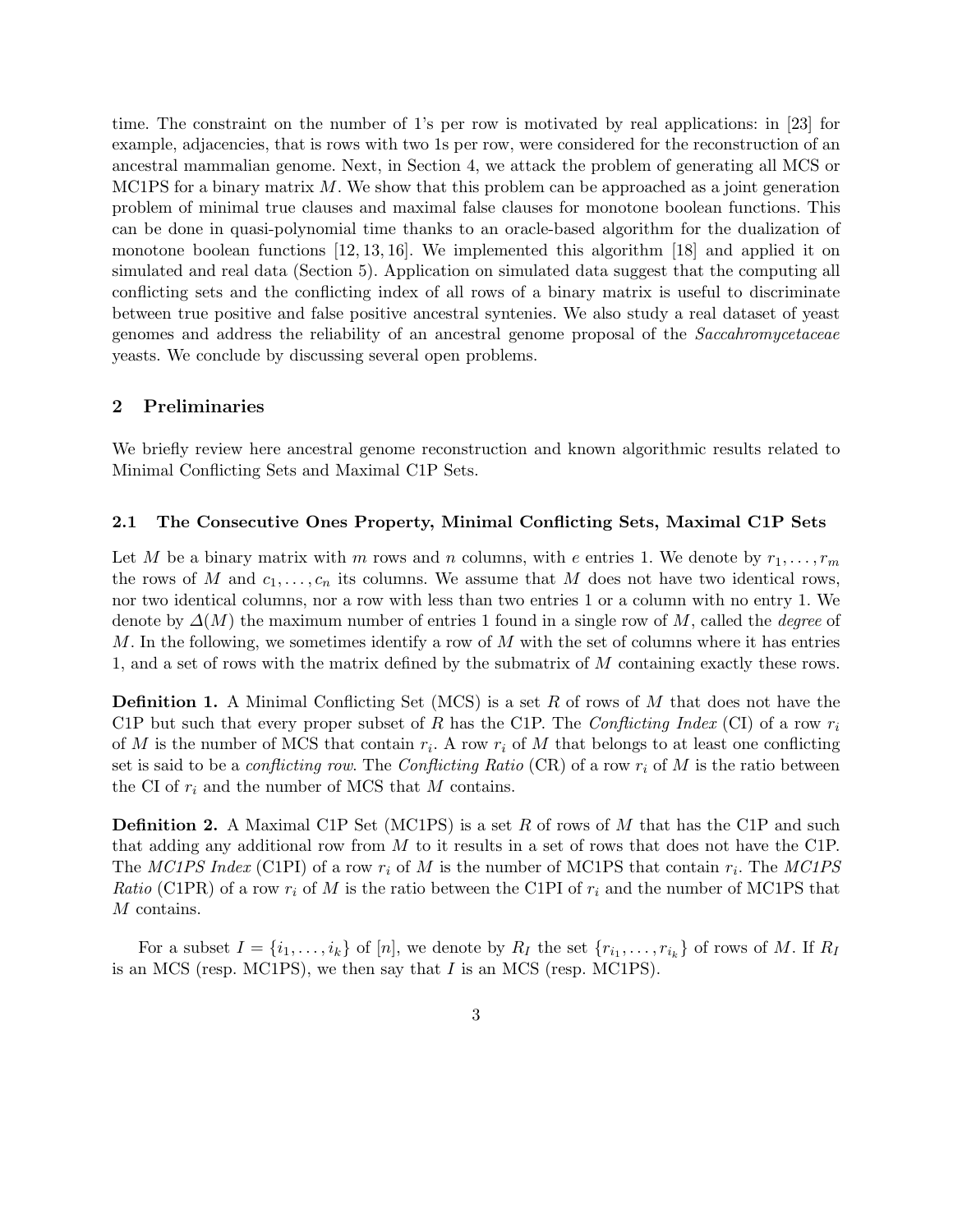#### 2.2 Ancestral genome reconstruction

The present work is motivated by the problem of inferring an ancestral genome architecture given a set of extant genomes. An approach to this problem, described in [7], consists in defining an alphabet of genomic markers that are believed to appear uniquely in the extinct ancestral genome. An ancestral synteny is a set of markers that are believed to have been consecutive along a chromosome of the ancestor. A set of ancestral syntenies can then be represented by a binary matrix M: columns represent markers and the 1 entries of a given row define an ancestral synteny. If all ancestral syntenies are true positives (i.e. represent sets of markers that were consecutive in the ancestor), then M has the C1P and defines a set of Contiguous Ancestral Regions (CARs), see [7, 23]. Otherwise, some ancestral syntenies are false positives that create MCS and the key problem is to detect and discard them.

Note however that we do not assume that any false positive creates an MCS; indeed it is possible that a false positive row contains two entries 1 corresponding to two markers that are extremities of two real ancestral chromosomes, and then this false positive would create a chimeric ancestral chromosome. Such false positives have to be detected using techniques other than the ones we describe in the present work, as there is no combinatorial signal to detect them based on the Consecutive Ones Property.

In the framework described in  $[7]$  (that was also used in  $[1, 23, 28]$ ), ancestral syntenies are defined as common intervals (markers consist of two genome segments having the same content, see [4]) of a pair of genomes whose evolutionary path goes through the desired ancestor. As ancestral syntenies are detected by mining common intervals in pairs of genomes, it is then easy to control the degree of the resulting matrix by restricting the comparison to common intervals of bounded size, such as adjacencies (ancestral syntenies of size 2), which is fundamental for the result we describe in Section 3.

Also, it is common to weight the rows of M with a measure of confidence in its quality, for example based on the distribution of a group of co-localized markers among the considered extant genomes [7, 23], and we can expect that false positives have a lower score in general than true positives. However, the concepts of MCS and MC1PS are independent of this weighting and we do not consider it here from a theoretical point of view, although we do consider it in our experiments on real data.

#### 2.3 Preliminary algorithmic results on MCS and MC1PS

In the case where each row of M has exactly two entries 1, M naturally defines a graph  $G_M$  with vertex set  $\{c_1, \ldots, c_n\}$  and where there is an edge between  $c_i$  and  $c_j$  if and only if there is a row with entries 1 in columns  $c_i$  and  $c_j$ . The following property is then obvious.

*Property 1.* If  $\Delta(M) = 2$ , a set of rows R of M is an MCS if and only if the subgraph induced by the corresponding edges is a star with four vertices (also called a claw) or a cycle.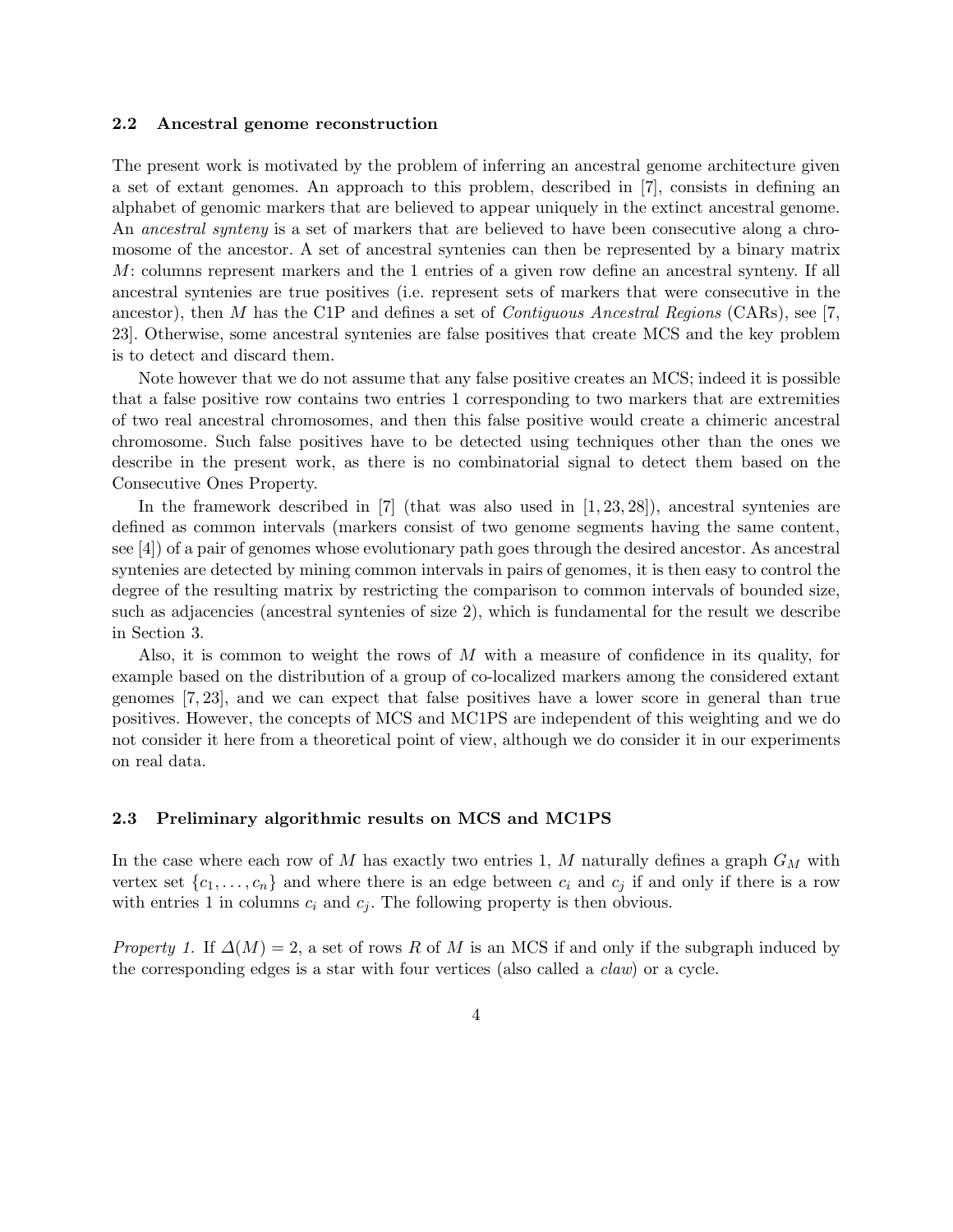This property implies immediately that both the number of MCS and the number of MC1P can be exponential in  $n$ . Also, combined with the fact that counting the number of cycles that contain a given edge in an arbitrary graph is #P-hard [30], this leads to the following result.

**Theorem 1.** The problem of computing the Conflicting Index of a row in a binary matrix is  $\#P$ hard.

Given a set of p rows R of M, deciding whether these rows form an MCS can be achieved in polynomial time by testing (1) whether they form a matrix that does not have the C1P and, (2) whether every maximal proper subset of  $R$  (obtained by removing exactly one row) forms a matrix that has the C1P. This requires only  $p+1$  C1P tests and can then be done in time  $O(p(n+p+e))$ , using an efficient algorithm for testing the C1P [24].

The problem of generating one MCS is not hard and can be achieved in polynomial time by the following simple greedy algorithm:

- 1. let  $R = \{r_1, \ldots, r_m\}$  be the complete set of rows of  $M$ ;
- 2. for *i* from 1 to *m*, if removing  $r_i$  from R results in a set of rows that has the C1P then keep  $r_i$ in  $R$ , otherwise remove  $r_i$  from  $R$ ;
- 3. the subset of rows R obtained at the end of this loop is then an MCS.

Given M and a list  $C = \{R_1, \ldots, R_k\}$  of known MCS, the sequential generation problem  $Gen_{MCS}(M, C)$  is the following: decide if C contains all MCS of M and, if not, compute one MCS that does not belong to C. Using the obvious property that, if  $R_i$  and  $R_j$  are two MCS then neither  $R_i \subset R_j$  nor  $R_j \subset R_i$ , Stoye and Wittler [28] proposed the following backtracking algorithm for  $Gen_{MCS}(M, C)$ :

- 1. Let  $M'$  be defined by removing from M at least one row from each  $R_i$  in C by recursing on the elements of C.
- 2. If  $M'$  does not have the C1P then compute an MCS of  $M'$  and add it to  $C$ , else backtrack to step 1 using another set of rows to remove such that each  $R_i \in C$  contains at least one of these rows.

This algorithm can require time  $\Omega(n^k)$  to terminate, which, as k can be exponential in n, can be superexponential in  $n$ . As far as we know, this is the only previously proposed algorithm to compute all MCS.

Remark 1. The algorithms to decide if a set of rows is an MCS, compute an MCS or compute all MCS can be transformed in a straightforward way to answer the same questions for MC1PS, with similar complexity. The analogue of Property 1 for MC1PS in matrices of degree 2 is that a MC1P is a maximal set of paths: adding an edge creates a claw or a cycle. We are not aware of any result on counting or enumerating maximal sets of paths.

In summary, the number of MCS or MC1PS can be exponential, and there is no known efficient algorithm to decide, in general, if a given row belongs to some MCS. In the next section we show that there is an efficient algorithm if  $\Delta(M)$  is fixed.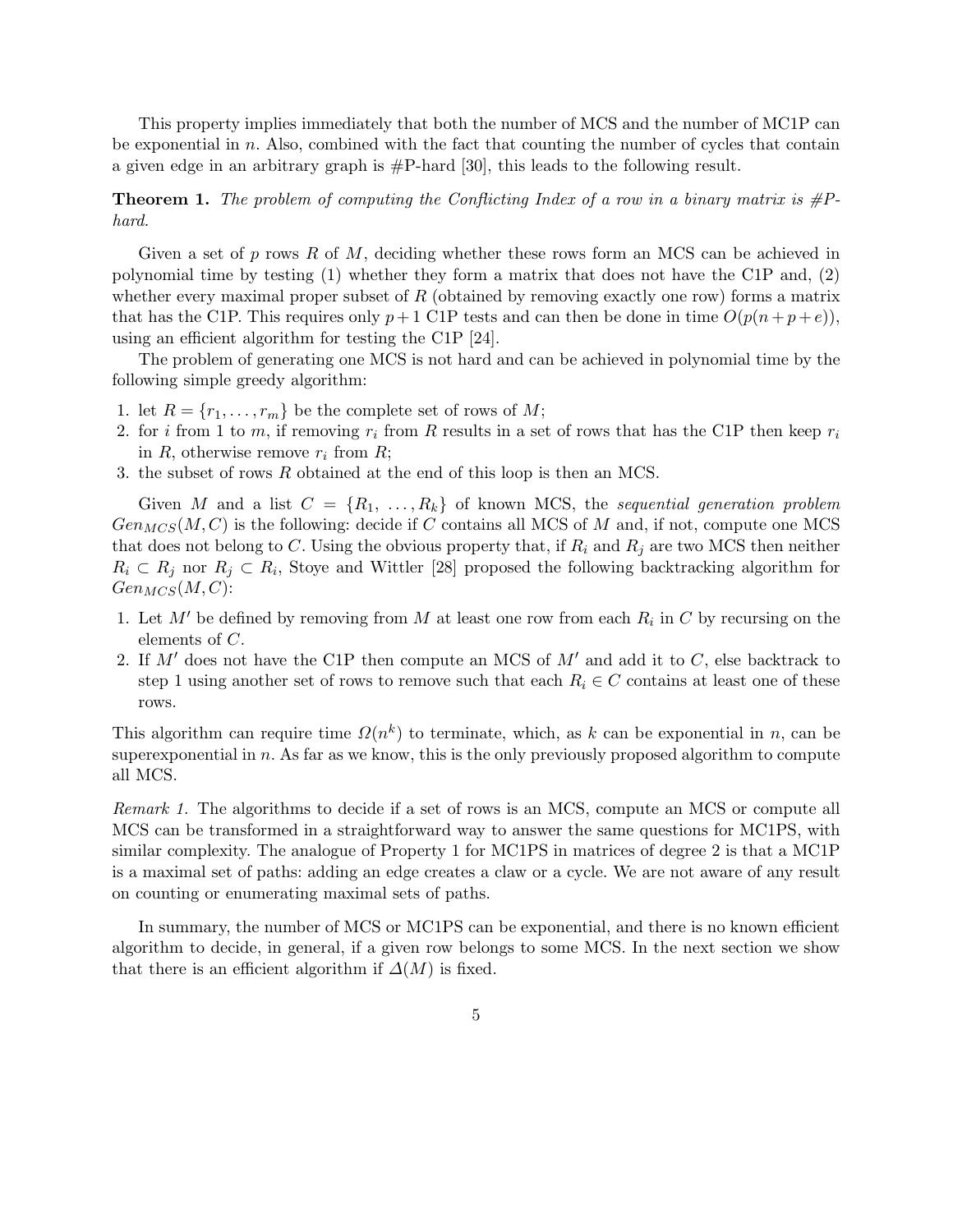## 3 Deciding if a row is a conflicting row.

We now describe our first result, an algorithm to decide if a row of  $M$  is a conflicting row (i.e. has a CI greater than 0). Detecting non-conflicting rows is important, for example to speed-up algorithms that compute an optimal C1P subset of rows of  $M$ , or in generating all MCS. Our algorithm has a complexity that is exponential in  $\Delta(M)$ . It is based on a combinatorial characterization of non-C1P matrices due to Tucker [29].

Tucker patterns. The class of C1P matrices is closed under column and row deletion. Hence there exists a characterization of matrices which do not have the C1P by forbidden minors. Tucker [29] characterizes these forbidden submatrices, called  $M_I$ ,  $M_{II}$   $M_{III}$ ,  $M_{IV}$  and  $M_V$ : if M is binary matrix that does not have the C1P, then it contains at least one of these matrices as a submatrix. We call these forbidden matrices the *Tucker patterns*. Patterns  $M_{IV}$  and  $M_{V}$  each have 4 rows and respectively 6 and 5 columns, while  $M_I, M_{II}, M_{III}$  are  $(q+2)$  by  $(q+2)$ ,  $(q+3)$  by  $(q+3)$  and  $(q+2)$  by  $(q+3)$  respectively for a parameter  $q \ge 1$ . When  $q = 1$ , pattern  $M_I$  corresponds to cycle and pattern  $M_{III}$  corresponds to the claw. The patterns are described in the Appendix.

*Bounded patterns.* Let P be a set of p rows R of M, that defines a  $p \times n$  binary matrix. P is said to *contain exactly* a Tucker pattern  $M_X$  if a subset of its columns defines a matrix equal to pattern  $M_X$ . The following properties are straightforward from the definitions of Tucker patterns and MCS:

*Property 2.* (1) A set P of rows of M is an MCS if and only if P contains exactly a Tucker pattern and no proper subset of rows of P does contain exactly a Tucker pattern. (2) If a subset of p rows of M contains exactly a Tucker pattern  $M_{II}$   $M_{III}$ ,  $M_{IV}$  or  $M_V$ , then  $4 \leq p \leq \max(4, \Delta(M) + 1).$ 

If a row  $r_i$  satisfies the conditions of Property 2.(1) for a Tucker pattern  $M_X$ , we say that  $r_i$ belongs to an MCS due to pattern  $M_X$ . Tucker patterns with at most  $\Delta(M) + 1$  rows are said to be bounded. Property 2 leads to the following results.

**Proposition 1.** Let  $M$  be a binary matrix that does not have the C1P, and  $r_i$  a row of  $M$ . Deciding if r<sub>i</sub> belongs to an MCS due to a Tucker pattern of p rows can be done in  $O(m^{p-1}p(n+p+e))$ worst-case time.

*Proof.* The following brute-force algorithm decides if  $r_i$  belongs to an MCS due to a Tucker pattern of p rows.

- Examine all sets of  $p$  rows of  $M$  that contain  $r_i$ .
- For a given set of rows, if it does not have the C1P but every proper subset does have the C1P, then  $r_i$  belongs to an MCS due to a Tucker pattern of p rows.
- If no such set satisfies this property, then  $r_i$  does not belong to any MCS due to a Tucker pattern of p rows.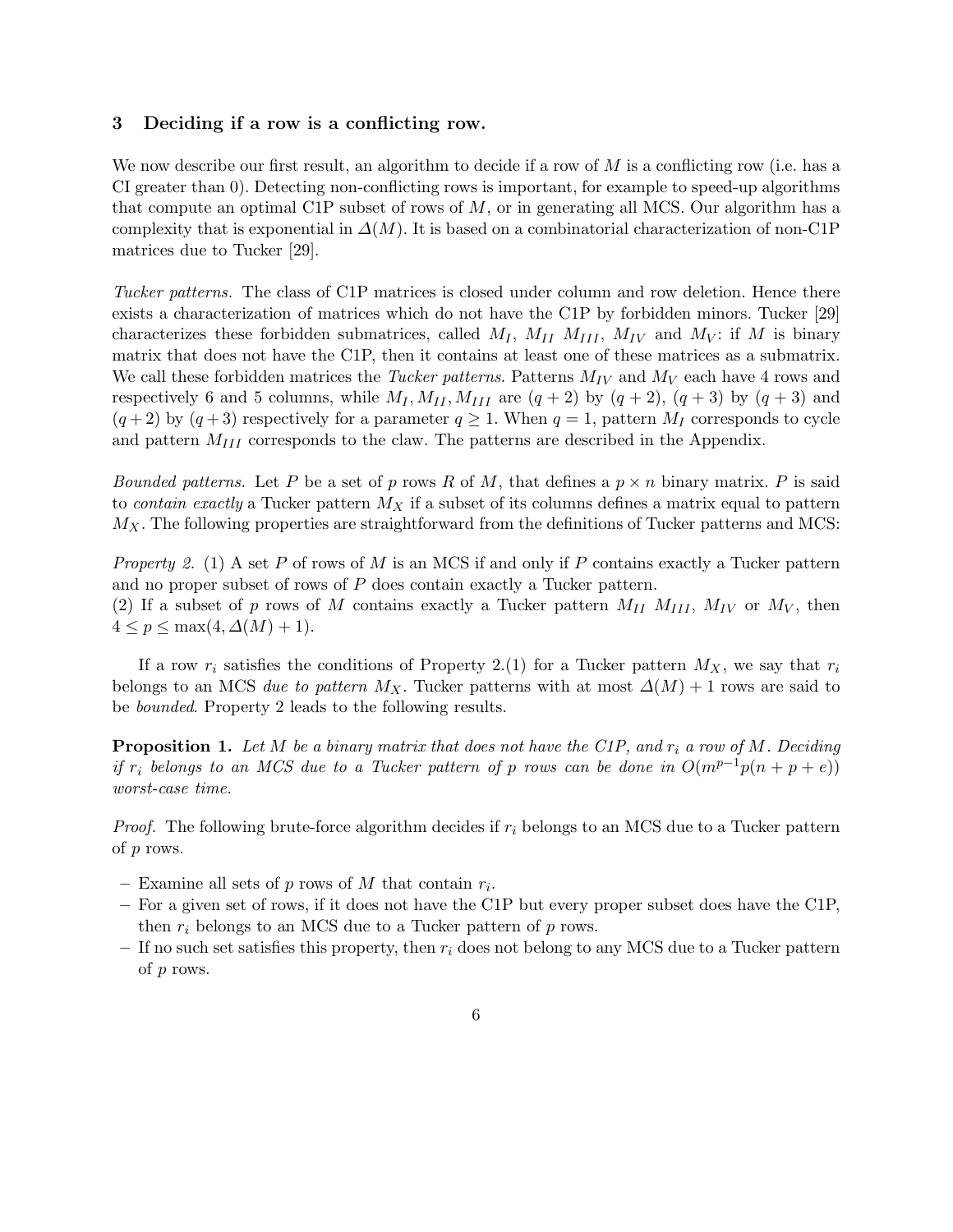The complexity can be explained as follows: there are  $O(m^{\max(3,p-1)})$  subsets of the m rows of M to consider. For each such set, we need to perform at most  $p+1$  C1P tests, and each such test can be performed in  $O(n + p + e)$  worst-case time. □

The following corollary follows immediately from Property 2.(2).

**Corollary 1.** Let M be a binary matrix that does not have the C1P, and  $r_i$  a row of M. Deciding if  $r_i$  belongs to an MCS due to a bounded Tucker pattern can be done in  $O(m^{\max(3,\Delta(M))}\Delta(M)(n+1))$  $\Delta(M) + e$ )) worst-case time.

Unbounded patterns. We now describe how to decide if a row  $r_i$  of M belongs to an MCS due to an unbounded Tucker pattern. From Property 2.(2), this Tucker pattern can only be a pattern  $M_I$ with at least  $\Delta(M)+2$  rows. The key idea is that Tucker pattern  $M_I$  describes a cycle in a bipartite graph encoded by M.

Let  $B_M$  be the bipartite graph defined by M as follows: vertices are rows and columns of M, and every entry 1 in M defines an edge. Pattern  $M_I$  with p rows corresponds to a cycle of length  $2p$  in  $B_M$ . Hence, if R contains  $M_I$  with p-row, the subgraph of  $B_M$  induced by R contains such a cycle and possibly other edges.

Let  $C = (r_{i_1}, c_{j_1} \ldots, r_{i_p}, c_{j_p})$  be a cycle in  $B_M$ . We say that a vertex  $r_{i_q}$  belonging to C is blocked in C if there exists a vertex  $c_j$  such  $M_{i_q,j} = 1$ ,  $M_{i_{q-1},j} = 1$  (resp.  $M_{i_p,j} = 1$  if  $q = 1$ ) and  $M_{i_{q+1},j} = 1$ (resp.  $M_{1,j} = 1$  if  $q = p$ ). In other words, replacing the path between  $r_{i_{q-1}}$  and  $r_{i_{q+1}}$  going through  $r_{i_q}$  in C by the edges  $\{r_{i_{q-1}}, c_j\}$  and  $\{r_{i_{q+1}}, c_j\}$  gives a shorter cycle that does not contain  $r_{i_q}$ .

**Proposition 2.** Let M be a binary matrix that does not have the C1P and  $r_i$  be a row of M that does not belong to any MCS due to a bounded Tucker pattern. Then  $r_i$  belongs to an MCS if and only if  $r_i$  belongs to a cycle  $C = (r_{i_1}, c_{j_1}, \ldots r_{i_p}, c_{j_p})$  in  $B_M$ , with  $p \geq \Delta(M) + 2$ , and  $r_i$  is not blocked in C.

*Proof.* If  $r_i$  belongs to an MCS but not due to a bounded Tucker pattern, then, according to Property 2.(2), it is due to pattern  $M_I$  defined on p rows of M containing  $r_i$ . So  $r_i$  belongs to a cycle C defined by this pattern  $M_I$ . However, if  $r_i$  is blocked in C, then, removing the row  $r_i$  and its adjacent edges still leaves a cycle in the subgraph of  $B<sub>M</sub>$  induced by the remaining vertices, which contradicts the fact that the initial  $p$  rows form an MCS.

Now, assume that  $r_i$  belongs to a cycle  $C = (r_{i_1}, c_{j_1}, \ldots r_{i_p}, c_{j_p})$  in  $B_M$  and  $r_i$  is not blocked in C. We want to show that  $r_i$  belongs to an MCS. Assume moreover that C is minimal in the following sense: there is no smaller cycle in  $B_M$  containing  $r_i$  unblocked.

- The set  $P = \{r_{i_1}, \ldots, r_{i_p}\}\$  of rows obviously does not have the C1P, because it contains (exactly) the Tucker pattern  $M_I$ .
- We now want to show that removing any row from this gives a matrix that has the C1P. Let  $r_{i,j}$ be a row belonging to C. Assume that removing  $r_{i_j}$  and the adjacent edges results in a matrix with  $p-1$  rows that does not have the C1P, and then contains an MCS. If  $r_i$  belongs to this MCS, then it is due to a Tucker pattern  $M_I$ , as by hypothesis it does not belong to an MCS due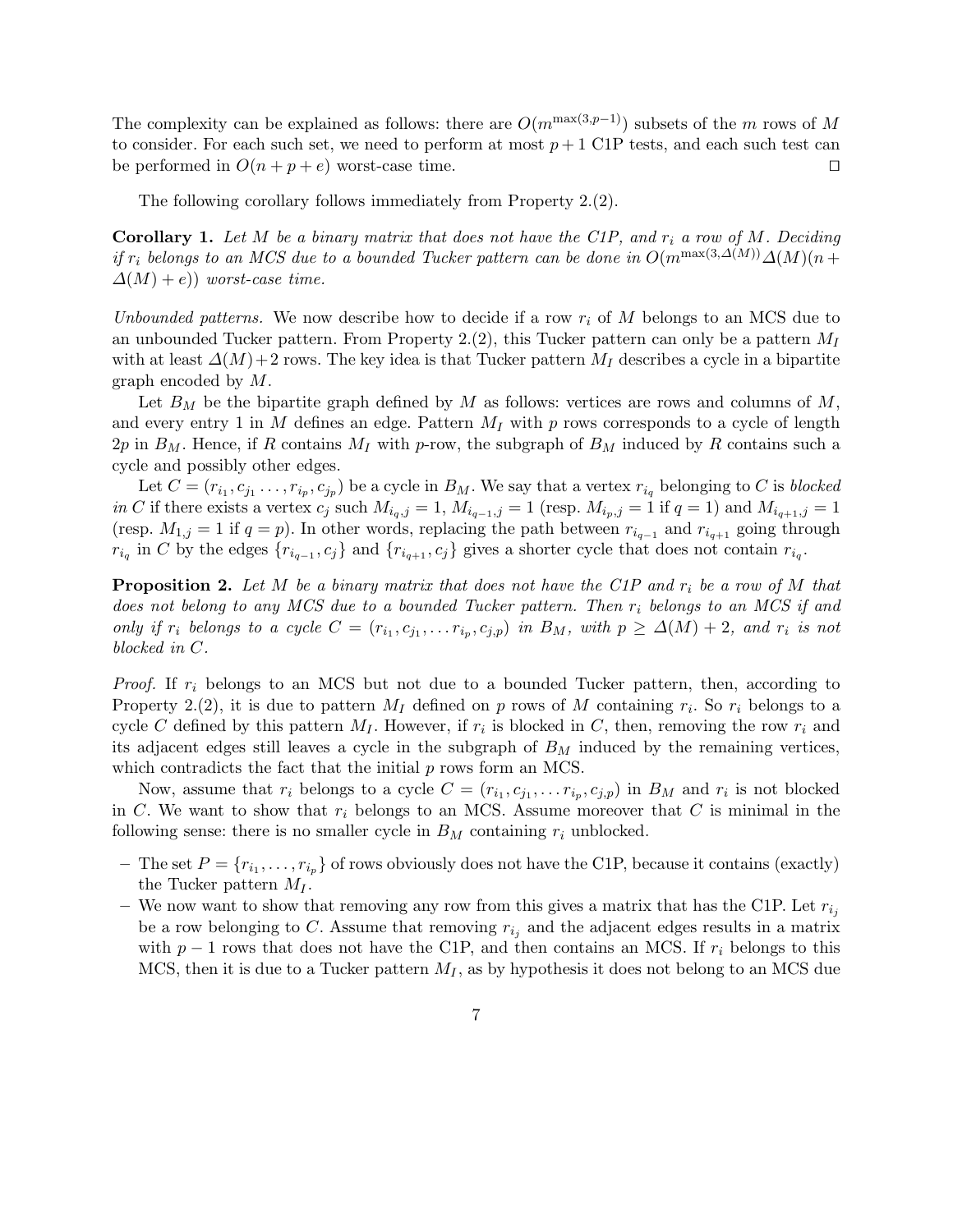to a bounded Tucker pattern. This then contradicts the minimality assumption on the cycle C. Now assume that  $r_i$  does not belong to this MCS, which is then included in a set Q of  $q = p-2$ or  $q = p - 1$  (if  $r_i = r_{i_j}$ ) rows. A chord in the cycle C is a set of two edges  $(r, c)$  and  $(r', c)$ such that r and r' belong to C but are not consecutive row vertices in this cycle. We claim that the definition of Tucker patterns implies that there always exist a column in M that did not belong to C and that defines a chord in C between two rows of  $Q$ . This again contradicts the minimality assumption on the cycle C. Hence, by contradiction, we have that removing  $r_{i_j}$  and the adjacent edges results in a matrix that has the C1P.

⊓⊔

The algorithm. To decide whether  $r_i$  belongs to an MCS, we can then (1) decide whether it belongs to an MCS due to a bounded pattern, as described in Corollary 1, and then, if this is not the case,  $(2)$  check whether  $r_i$  belongs to an MCS due to an unbounded pattern. For this second case, we only need to find a cycle where  $r_i$  is not blocked. This can be done in polynomial time by considering all pairs of possible rows  $r_{i_1}$  and  $r_{i_2}$  that each have an entry 1 in a column where  $r_i$  has an entry 1 (there are at most  $O(m^2)$  such pairs of rows), exclude the cases where the three rows  $r_i$ ,  $r_{i_1}$  and  $r_{i_2}$  have an entry 1 in the same column, and then check if there is a path in  $B_M$  between  $r_{i_1}$  and  $r_{i_2}$  that does not visit  $r_i$ . This leads to the main result of this section.

**Theorem 2.** Let M be an  $m \times n$  binary matrix that does not have the C1P, and  $r_i$  be a row of M. Deciding if r<sub>i</sub> belongs to at least one MCS can be done in  $O(m^{\max(3,\Delta(M))}\Delta(M)(n+\Delta(M)+e))$ time.

## 4 Generating all MCS and MC1PS using Monotone Boolean Functions

In this section, we describe an algorithm that enumerates all MCS and MC1PS of a binary matrix M simultaneously in quasi-polynomial time. They key point is to describe this generation problem as a joint generation problem for monotone boolean functions.

Let  $[m] = \{1, 2, \ldots, m\}$ . For a set  $I = \{i_1, \ldots, i_k\} \subseteq [m]$ , we denote by  $X_I$  the boolean vector  $(x_1, \ldots, x_m)$  such that  $x_j = 1$  if and only if  $i_j \in I$ .

**Definition 3.** A boolean function  $f : \{0,1\}^m \to \{0,1\}$  is said to be monotone if for every  $I, J \subseteq [m]$ ,  $I \subseteq J \Rightarrow f(X_I) \leq f(X_J)$ .

**Definition 4.** Given a boolean function f, a boolean vector X is said to be a *Minimal True Clause* (MTC) if  $f(X_I) = 1$  and  $f(X_J) = 0$  for every  $J \subset I$ . Symmetrically,  $X_I$  is said to be a *Maximal False Clause* (MFC) if  $f(X_I) = 0$  and  $f(X_J) = 1$  for every  $I \subset J$ . We denote by  $MTC(f)$ (resp.  $MFC(f)$ ) the set of all MTC (resp. MFC) of f.

For a given  $m \times n$  binary matrix M, let  $f_M : \{0,1\}^m \to \{0,1\}$  be the boolean function defined by  $f_M(X_I) = 1$  if and only if  $R_I$  does not have the C1P, where  $I \subseteq [m]$ . This boolean function is obviously monotone and the following proposition is immediate.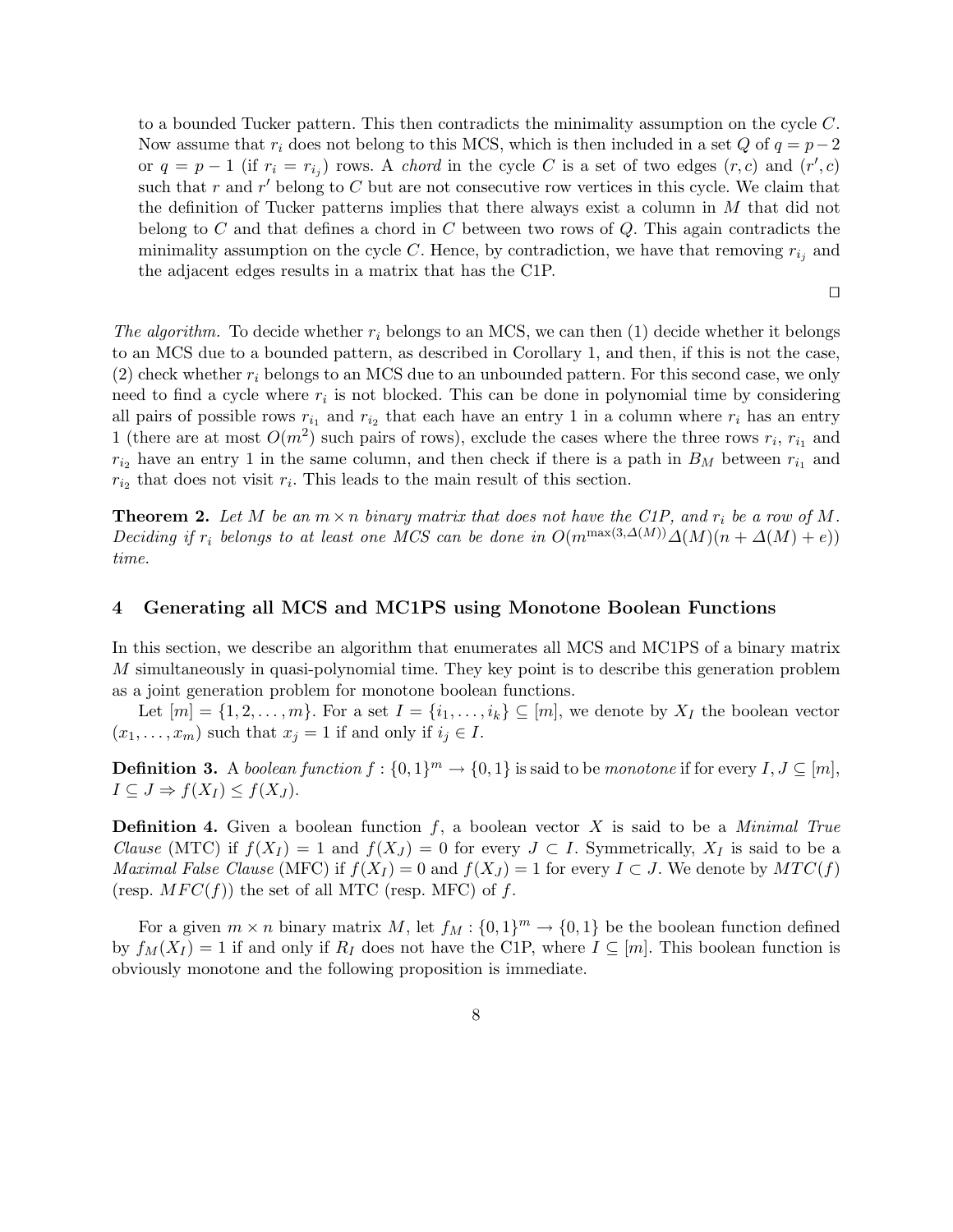**Proposition 3.** Let  $I = \{i_1, \ldots, i_k\} \subseteq [m]$ .  $R_I$  is an MCS (resp. MC1PS) of M if and only if  $X_I$ is an MTC (resp. MFC) for  $f_M$ .

It follows from Proposition 3 that generating all MCS reduces to generating all MTC for a monotone boolean function. This very general problem has been the subject of intense research, and we describe briefly below some important properties.

**Theorem 3.** [16] Let  $C = \{X_1, \ldots, X_k\}$  be a set of MTC (resp. MFC) of a monotone boolean function f. The problem of deciding if C contains all MTC (resp. MFC) of f is coNP-complete.

Theorem 4. [15] The problem of generating all MTC of a monotone boolean function f using an oracle to evaluate this function can require up to  $|MTC(f) + MFC(f)|$  calls to this oracle.

This property suggests that, in general, to generate all MTC, it is necessary to generate all MFC, and vice-versa. For example, the algorithm of Stoye and Wittler [28] described in Section 2 is a satisfiability oracle based algorithm – it uses a polynomial-time oracle to decide if a given submatrix has the C1P, but it doesn't use this structure any further. Once it has found the complete list C of MCS, it will proceed to check all MC1PS sets as candidate conflicting sets before terminating. Since this does not keep the MC1PS sets explicitly, but instead uses backtracking, it may generate the same candidates repeatedly resulting in a substantial duplication of effort. In fact, this algorithm can easily be modified to produce any monotone boolean function given by a truth oracle.

One of the major results on generating MTC for monotone boolean functions, is due to Fredman and Khachiyan. It states that generating both sets together can be achieved in time quasipolynomial in the number of MTC plus the number of MFC.

**Theorem 5.** [13] Let  $f : \{0,1\}^m \to \{0,1\}$  be a monotone boolean function whose value at any point  $x \in \{0,1\}^m$  can be determined in time t, and let C and D be respectively the sets of the MTC and MFC of f. Given two subsets  $C' \subseteq C$  and  $D' \subseteq D$  of total size  $s = |C'| + |D'|$ , deciding if  $C \cup D = C' \cup D'$ , and if  $C \cup D \neq C' \cup D'$  finding an element in  $(C \setminus C') \cup (D \setminus D')$  can be done in time  $O(m(m+t) + s^{o(\log s)})$ .

The key element to achieve this result is an algorithm that tests if two monotone boolean functions are duals of each other (see [12] for a recent survey on this topic). As a consequence, we can then use the algorithm of Fredman and Khachiyan to generate all MCS and MC1PS in quasipolynomial time.

## 5 Experimental results

We present here results obtained on simulated and real datasets using the  $c1$ -jointgen implementation (release 2008-12-01) of the joint generation method which is publicly available [18] with an oracle to test the C1P property based on the algorithm described in [24].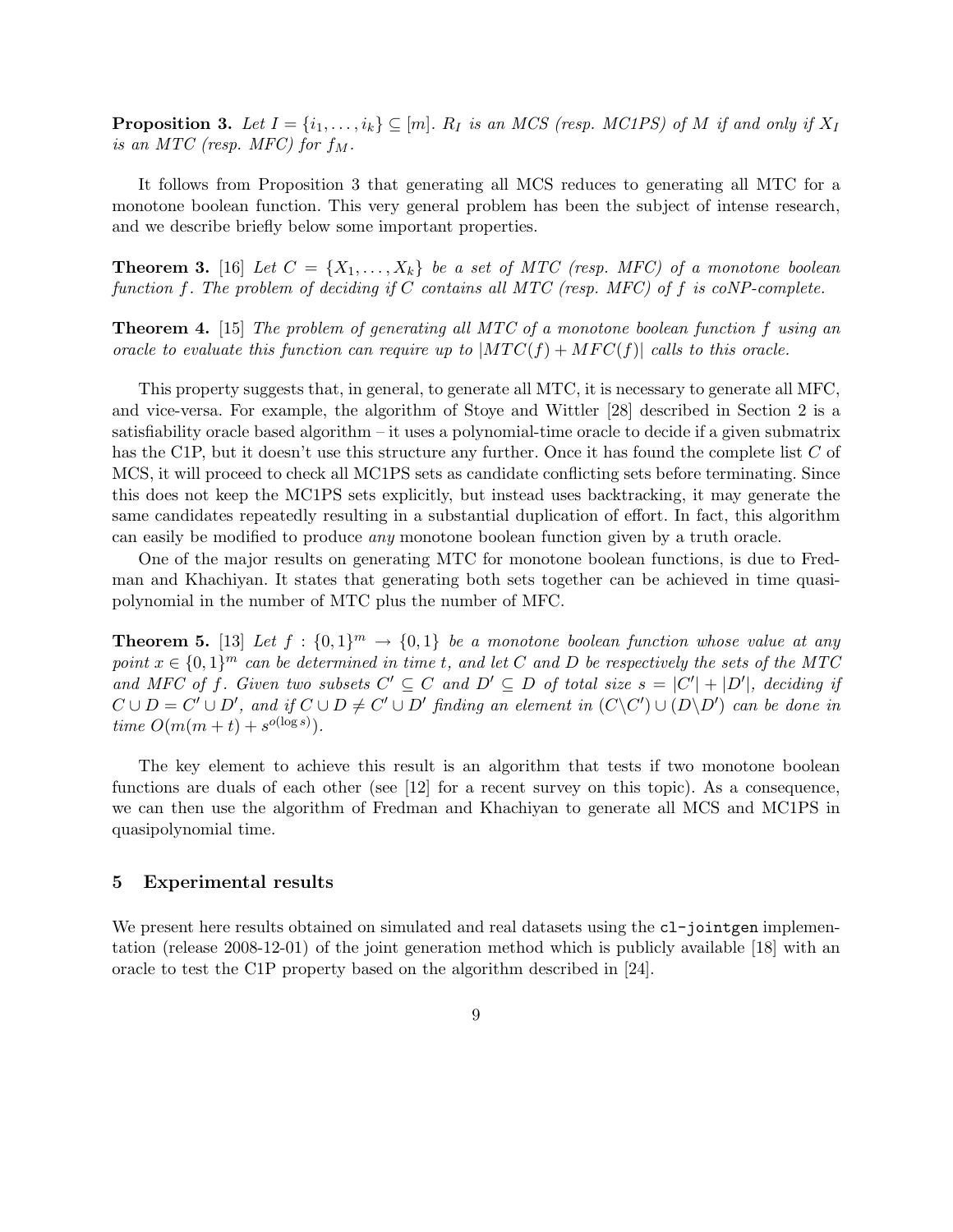#### 5.1 Simulated data

We generated several simulated datasets of ancestral syntenies as follows:

- $-$  We started from an ancestral unichromosomal genome  $G$  composed of 40 genomic markers, labeled from 1 to 40 and ordered increasingly along this chromosome (i.e. it is represented by the identity permutation on  $\{1, \ldots, 40\}.$
- From this ancestor, we extracted 39 true positive ancestral syntenies, labeled  $a_1, \ldots, a_{39}$ , in such a way that  $a_i$  is an interval of G starting at marker i and of length chosen uniformly in the set  $\{2,\ldots,d\}$ , where d is a parameter of the dataset corresponding to the maximum degree of the generated matrix. We considered the value  $d = 2, 3, 4, 5$ .
- Finally, we added 6 false positive ancestral syntenies, defined as sets of markers containing between  $2 \leq c \leq d$  markers and spanning an interval of G of at most q markers (hence the gaps in this false positive contain  $g - c$  markers), where g is a parameter of the dataset. We considered the values  $q = 2, 5, 10$ .
- To simulate the fact that, in general, if ancestral syntenies are weighted according to their conservation in extant species, false positives have a lesser weight than true positives, we weighted false positives by 0.5 and true positives by 1.0.
- For each pair of parameters  $(d, q)$ , we generated 10 datasets.

This generation method was designed to simulate moderately large datasets that resemble real datasets. For most of the 120 datasets, the generation of all MCS and MC1PS could be completed within three hours of computation, but for 13 of them (one for  $(d, g) = (3, 5)$ , three for  $(4, 5)$ , one for  $(5, 5)$ , four for  $(3, 10)$ , three for  $(4, 10)$  and two for  $(5, 10)$ ) that were stopped if the computations were not completed after three hours. These unfinished datasets were discarded when computing the statistics described below.

Table 1 presents a summary of the number of MCS and MC1PS observed in all the completed datasets; for computations that had to be interrupted, similar results are observed from the partial information contained in the log files. We can first observe the number of MC1PS is much larger than the number of MCS. The second important observation is a general trend towards increasing the number of MCS when either  $d$  or  $q$  increases, which can be explained by the more intricate combinatorial structure of sets of ancestral syntenies. Indeed, for example, with  $d = 2$  and  $q = 2$ , MCS are easy to find and count, as cycles in the corresponding bipartite graph are short and are relatively easy to find, even using brute-force approach. With larger values of  $g$ , cycles length increase and overlapping cycles appear more frequently, which results in more MCS. Although it seems natural that increasing the value of d results in more MCS understanding more precisely the impact of increasing d requires a better understanding of the combinatorial structure of MCS with matrices of degree larger than 2 (see [31] for the case  $d = 3$ ). Regarding MC1PS, we notice that increasing  $g$  results also in an increase of the number of MC1PS, but we also notice that when  $d$ attains the value 5, there seems to be a decrease of the number of MC1PS. A possible explanation is that, with such degree, constraints on sets of rows that have the C1P increase as a given row can now overlaps a large number of other rows, which reduces the number of MC1PS containing such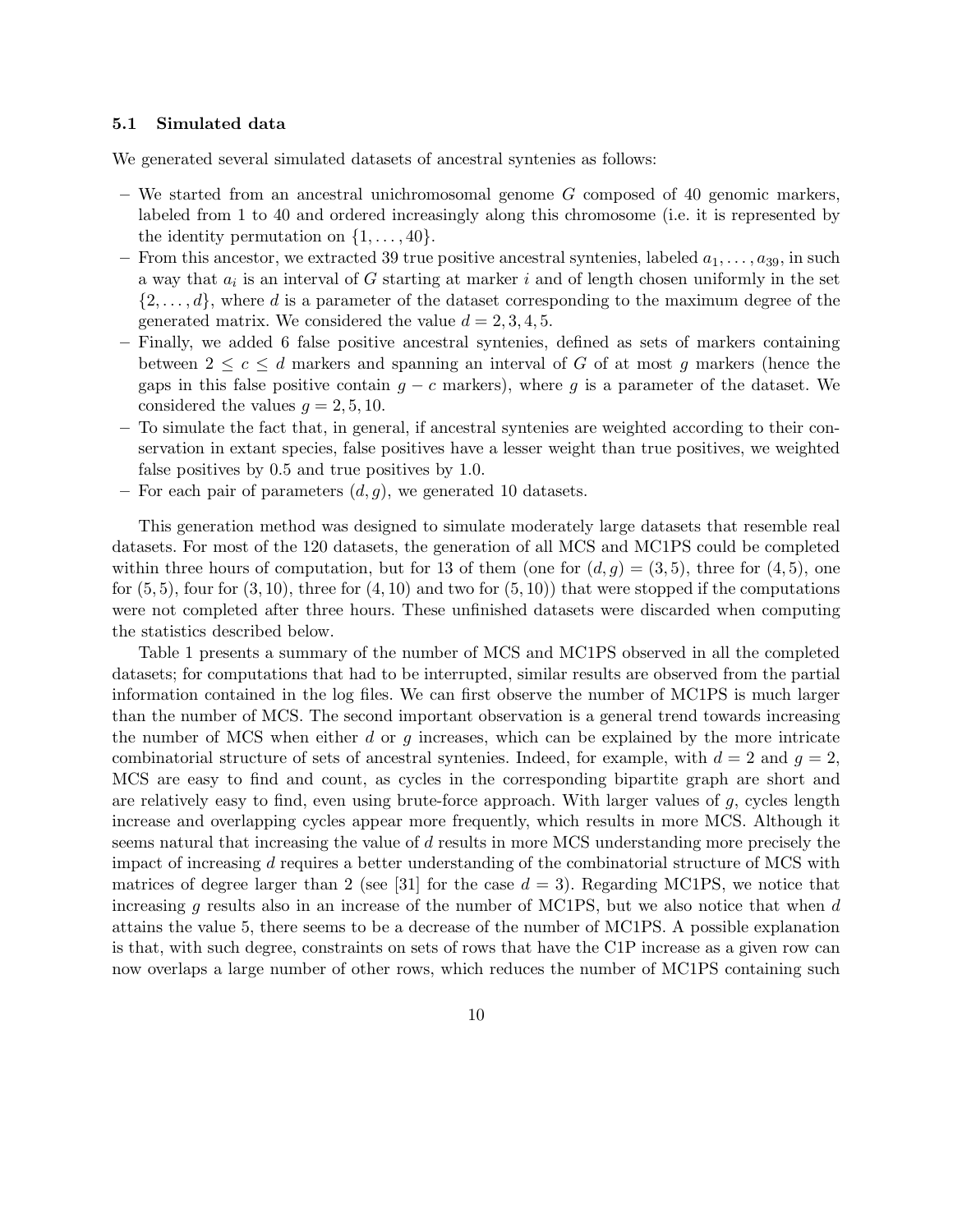|                 |  |  |  |  |  | rows. Generally, the impact of the degree on MC1PS deserves further theoretical or experimental |
|-----------------|--|--|--|--|--|-------------------------------------------------------------------------------------------------|
| investigations. |  |  |  |  |  |                                                                                                 |

| (d, g)                |        |        |        |          |          | Min. Number Max. Number Average Number Min. Number Max. Number Average Number |
|-----------------------|--------|--------|--------|----------|----------|-------------------------------------------------------------------------------|
|                       | of MCS | of MCS | of MCS | of MC1PS | of MC1PS | of MC1PS                                                                      |
| $_{(2,2)}$            | 17     | 25     | 21.4   | 464      | 3120     | 1393.2                                                                        |
| (3,2)                 | 27     | 51     | 38.8   | 492      | 4800     | 2701.4                                                                        |
| (4,2)                 | 42     | 84     | 59.1   | 756      | 11286    | 2861.8                                                                        |
| (5,2)                 | 68     | 137    | 93.3   | 160      | 10320    | 2757.2                                                                        |
| (2, 5)                | 16     | 29     | 22.4   | 1360     | 10800    | 4927.9                                                                        |
| $^{(3,5)}$            | 31     | 106    | 58.1   | 624      | 10395    | 5431.9                                                                        |
| (4,5)                 | 65     | 176    | 107.7  | 1612     | 11934    | 6366.9                                                                        |
| $\scriptstyle{(5,5)}$ | 75     | 356    | 154.8  | 1785     | 9420     | 3898.3                                                                        |
| (2,10)                | 22     | 46     | 32.4   | 601      | 16954    | 5796.8                                                                        |
| (3,10)                | 72     | 133    | 94.3   | 3876     | 16030    | 10995.8                                                                       |
| (4,10)                | 101    | 583    | 265.3  | 1434     | 23474    | 13278.3                                                                       |
| (5,10)                | 263    | 487    | 310.9  | 5432     | 12362    | 8909.5                                                                        |
| all values            | 16     | 583    | 96.7   | 160      | 23474    | 5312.5                                                                        |

Table 1. Statistics on the number of MCS and MC1PS in all completed datasets.

For each dataset, and each ancestral synteny, we also computed two statistics, the Conflicting Ratio (CR) and the MC1PS Ratio (C1PR). For every row, we also computed its MCS rank and MC1PS rank, defined as follows: the MCS (resp. MC1PS) rank of a row of  $M$  is its rank when rows are ordered by increasing CR (resp. increasing C1PR). Table 2 presents a summary of these statistics. We can notice that, in general, MCS seem to discriminate slightly better between false positives and true positives in terms of ratio: the average difference between the CR of a false positive and of a true positive is slightly larger than the average difference of the C1PR. The difference between the rankings is more strongly in favor of MCS: on average, a false positive is more likely to have a MCS rank close to the maximum rank than to have a low MC1PS rank. The conclusion we can draw from these average results is that the CR and MCS rank seem to better discriminate false positive from true positives<sup>4</sup>. Considering the weights of the rows to weight MCS and C1PS does not change significantly this conclusion (results not shown).

Confirming the conclusions from Table 2, we can observe in Figures 1 and 2, the following facts.

- The conflicting ratio (CR) discriminates effectively between false positives and true positives. For example conserving all syntenies that have a CR at least 0.14 results in discarding 80% of FP while still keeping 83% of TP.
- The MC1PS ratio (C1PR) does not discriminate as effectively between false positives and true positives.

<sup>&</sup>lt;sup>4</sup> The opposite conclusion was stated in the preliminary version of this paper [6], due to an experimental error.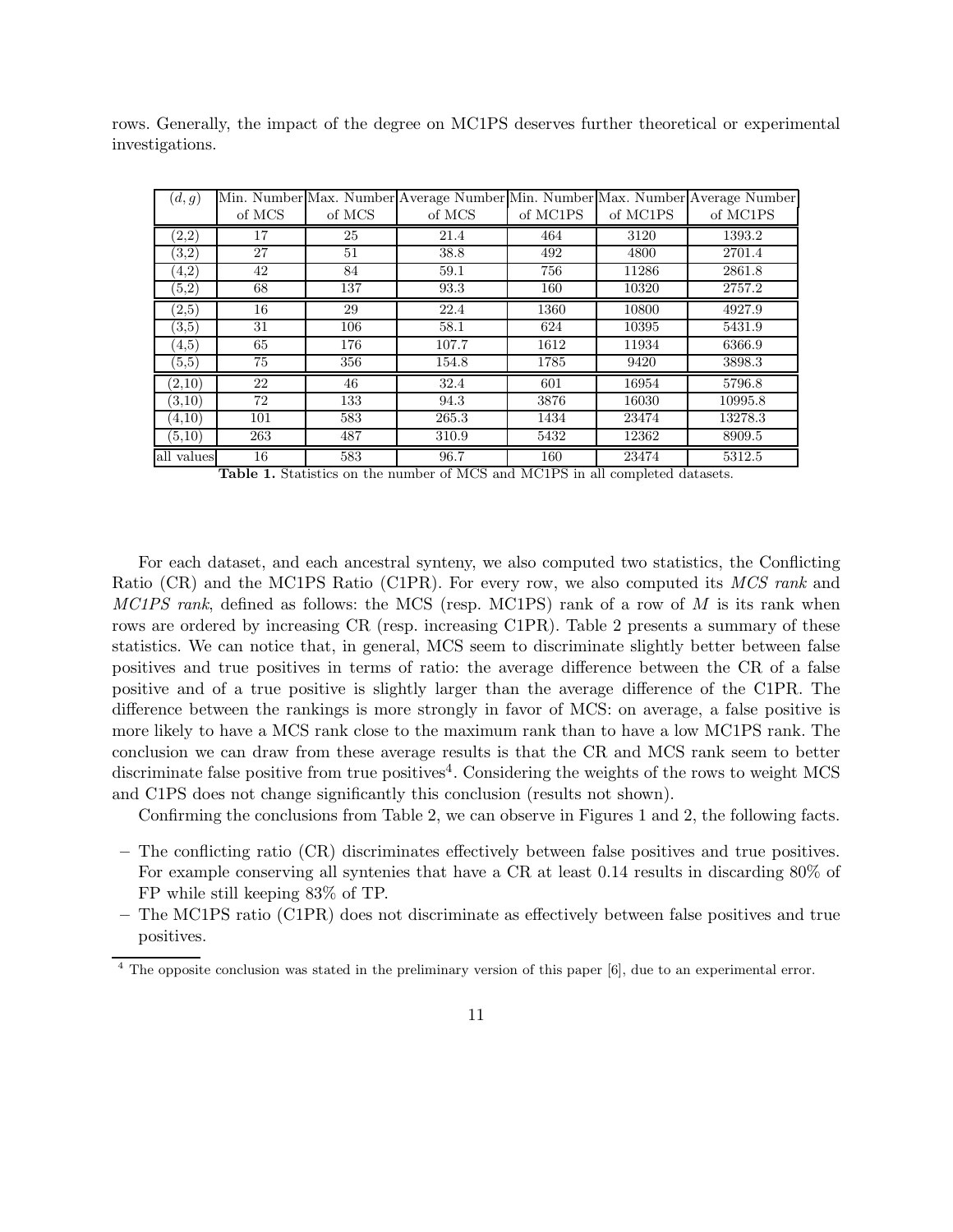|            | Dataset Average Average |       | Average | Average        | Average FP | Average FP |
|------------|-------------------------|-------|---------|----------------|------------|------------|
|            | $FP_CR$                 | TP_CR |         | FP_C1PRTP_C1PR | MCS rank   | MC1PS rank |
| $_{(2,2)}$ | 0.20                    | 0.05  | 0.66    | 0.82           | 39.65      | 15.47      |
| (3,2)      | 0.20                    | 0.06  | 0.67    | 0.76           | 38.48      | 19.27      |
| (4,2)      | 0.21                    | 0.06  | 0.61    | 0.73           | 39.35      | 18.45      |
| (5,2)      | 0.21                    | 0.05  | 0.59    | 0.69           | 38.37      | 19.57      |
| (2,5)      | 0.21                    | 0.07  | 0.69    | 0.79           | 39.53      | 17.72      |
| (3,5)      | 0.21                    | 0.07  | 0.63    | 0.73           | 38.33      | 18.72      |
| (4.5)      | 0.21                    | 0.06  | 0.60    | 0.65           | 38.16      | 21.19      |
| (5,5)      | 0.21                    | 0.06  | 0.59    | 0.65           | 37.91      | 21.33      |
| (2,10)     | 0.27                    | 0.11  | 0.62    | 0.81           | 38.20      | 14.02      |
| (3.10)     | 0.23                    | 0.08  | 0.62    | 0.69           | 36.41      | 19.92      |
| (4.10)     | 0.26                    | 0.07  | 0.55    | 0.62           | 39.52      | 20.19      |
| (5,10)     | 0.23                    | 0.07  | 0.55    | 0.58           | 37.15      | 22.38      |

Table 2. Statistics on MCS and MC1PS on simulated datasets. FP CR is the Conflicting Ratio for False Positives, TP CR is for CR the True Positives, FP MR is the MC1PS ratio for False Positives and TP MR is the MR for True Positives.

It is also interesting to note that only 31% of true positives ancestral syntenies do not belong to any MCS. These suggests that, at least with these simulated data, a significant number of ancestral syntenies do not need to be considered when trying to detect false positives (as we expect rows with CI equal to 0 to be true positives in general), but also that a very large part of true positive show some conflicting signal despite the low ratio of false positives. This shows that the extreme approach of discarding all rows belonging to at least one MCS, suggested in [3], can result in discarding a very large number of true positives.

### 5.2 Application on yeasts real data

Next, we considered a real dataset, used to reconstruct an ancestral Saccahromycetaceae genome from unduplicated yeasts genomes (S. kluyveri, K. thermotolerans, K. lactis, A. gossypii and Z. rouxii), described in [8]. These genomes are represented with  $1420$  markers<sup>5</sup>, and a total of 3106 ancestral syntenies were computed, giving a binary matrix M with 3106 rows and 1420 columns. From this large matrix, five submatrices  $\{M_1, \ldots, M_5\}$  were extracted that contained all MCS (each matrix corresponds to an R-node of the PQR-tree associated to  $M$ , see [7, 24] for details). For these five matrices, the number  $m_i$  or rows and  $n_i$  of columns are the following:  $m_1 = 12$ ,  $n_1 = 8$ ,  $m_2 = 200$ ,  $n_2 = 104$ ,  $m_3 = 262$ ,  $n_3 = 126$ ,  $m_4 = 801$ ,  $n_4 = 348$ ,  $m_5 = 1393$  and  $n_5 = 652$ . For matrices  $M_1$ ,  $M_2$  and  $M_3$ , the joint generation computation was completed within a few hours. For the larger matrices  $M_4$  and  $M_5$ , the computations were each interrupted after three days. We

<sup>&</sup>lt;sup>5</sup> The 1420 markers represent 710 synteny blocks, each block being split into two markers corresponding to its two extremities and and represented by an ancestral synteny of size 2 containing these two markers.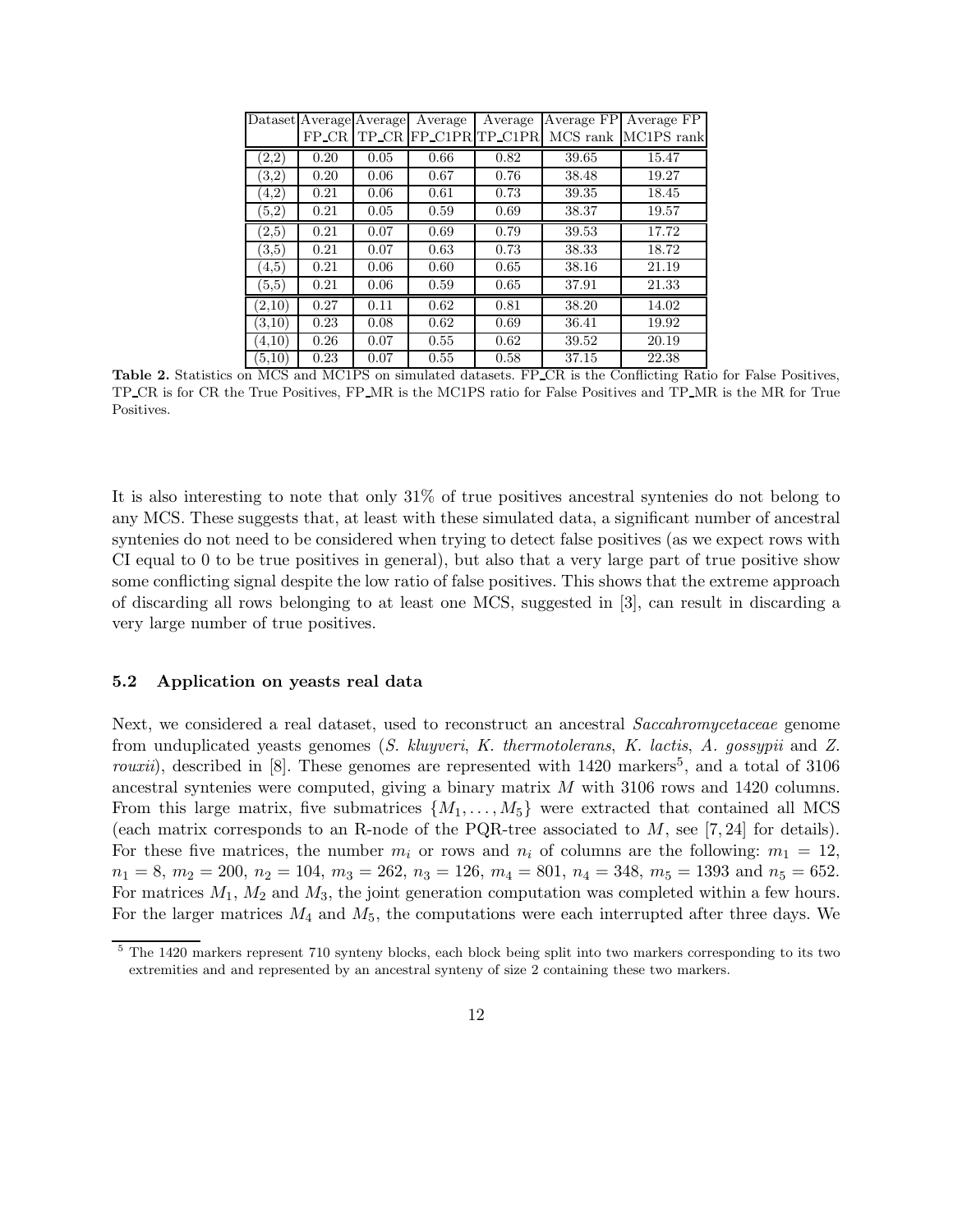

**Fig. 1.** Percentage of conserved ancestral syntenies (y-axis) given a minimal C1PR (Threshold, x-axis), for both false positives (FP) and true positives (TP) for simulated datasets. Percentage of conserved ancestral syntenies (y-axis) given a minimal C1PR (Threshold, x-axis), for both false positives (FP) and true positives (TP) for simulated datasets.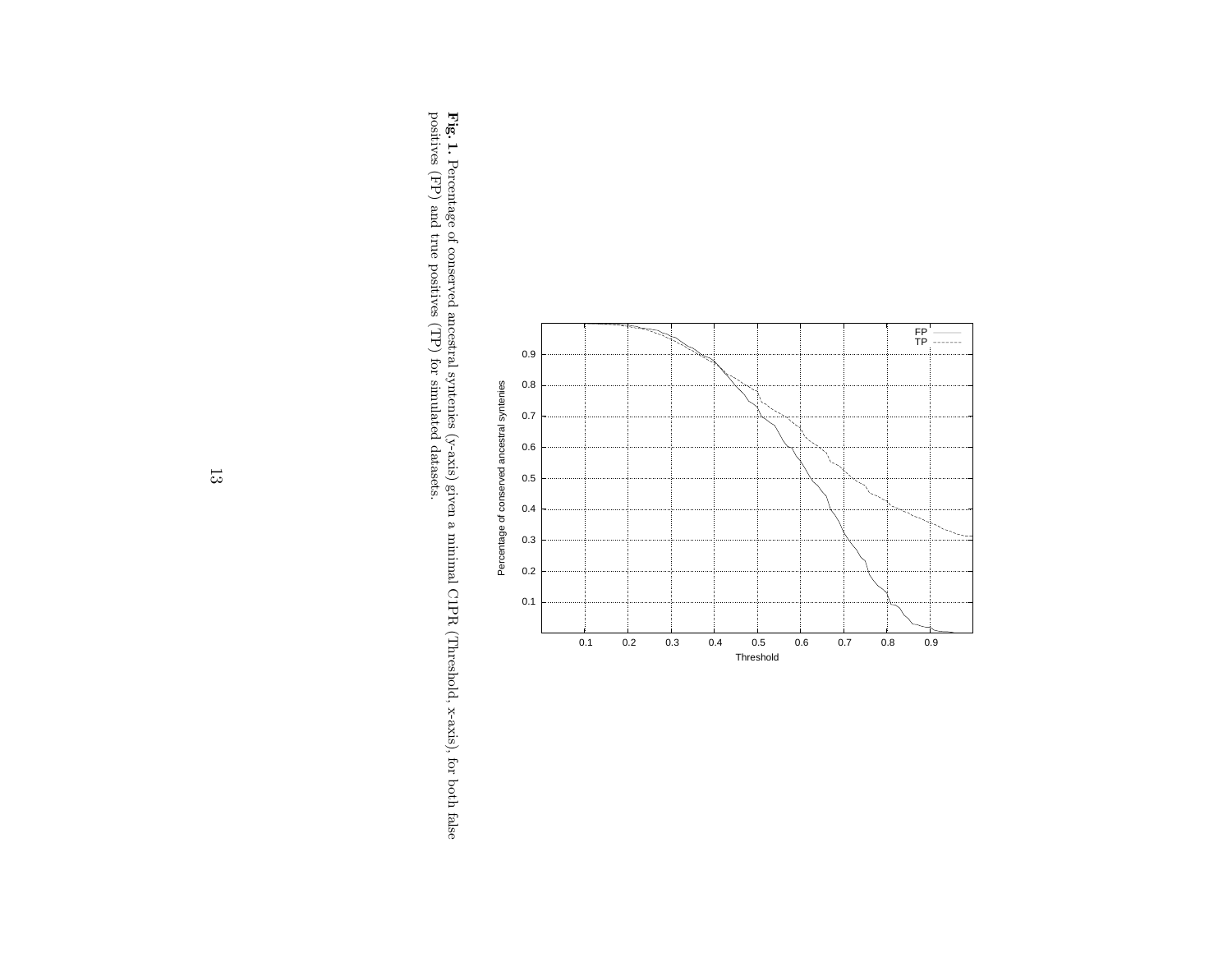

**Fig. 2.** Percentage of conserved ancestral syntenies (y-axis) given a maximal C1PR (Threshold, x-axis), for both false positives (FP) and true positives (TP) for simulated datasets. Percentage of conserved ancestral syntenies (y-axis) given a maximal C1PR (Threshold, x-axis), for both false positives (FP) and true positives (TP) for simulated datasets.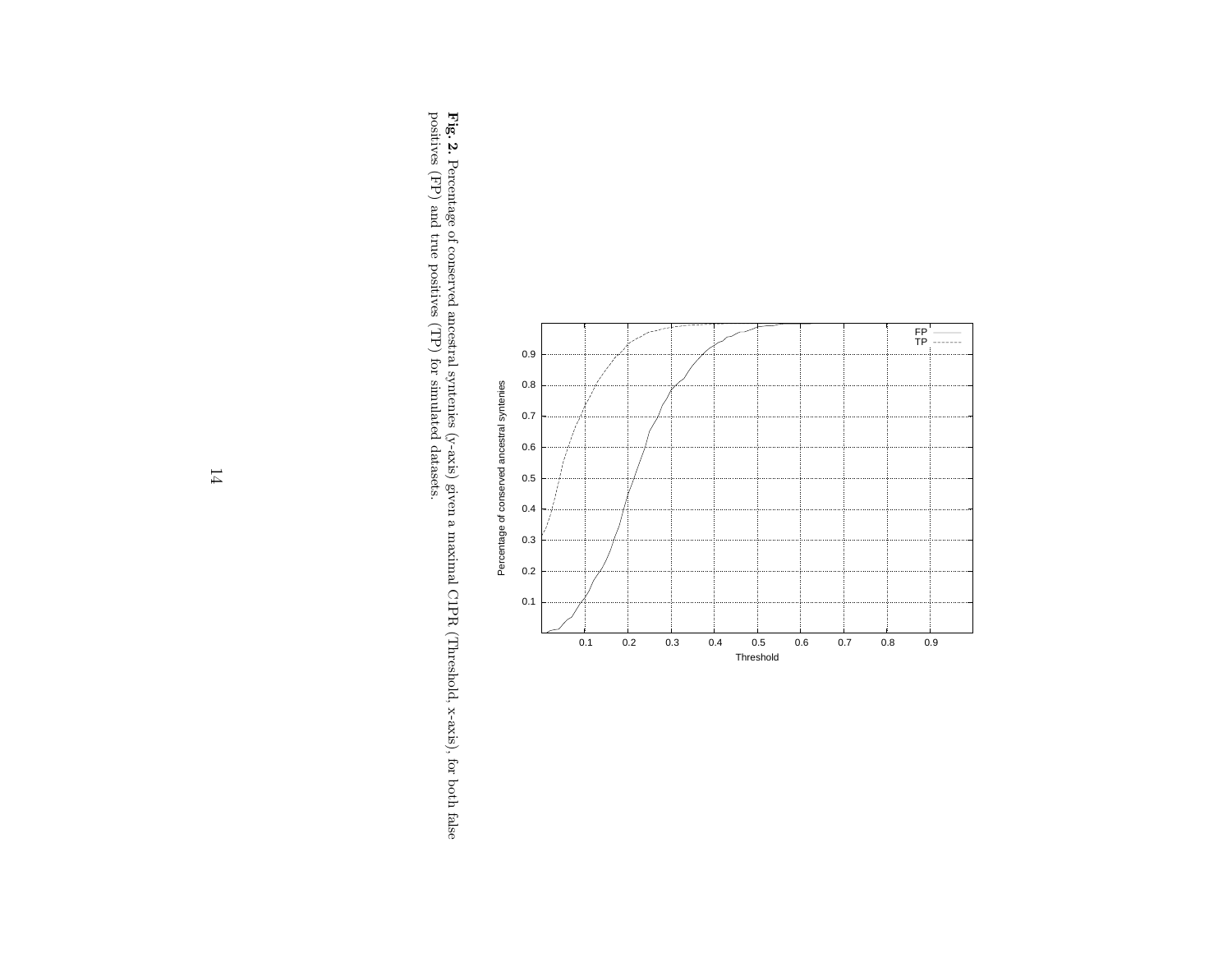first report in Table 3 the number of MCS and MC1PS detected<sup>6</sup>. We also show the number of ancestral syntenies that belong to all MC1PS, that we call reliable ancestral syntenies.

|             |         |      | Matrix Number of MCS Number of MC1PS Number of reliable ancestral syntenies |
|-------------|---------|------|-----------------------------------------------------------------------------|
| $M_1$       |         |      |                                                                             |
| $M_2$       | 402     |      | 166                                                                         |
| $M_3$       | 2214    |      | 199                                                                         |
| $\,M_4$     | $1976*$ | 483* | $617*$                                                                      |
| $M_{\rm 5}$ | 1977*   | 883* | $1291*$                                                                     |

Table 3. Statistics on MCS and MC1PS on the yeasts dataset. Numbers marked by the symbol<sup>\*</sup> correspond to partial results for interrupted computations.

We can observe that, unlike with simulated data, the number of MCS is larger than the number of MC1PS, a fact that is not related to the filtering of MC1PS. This could be explained by the fact that ancestral syntenies can be much larger here than in the simulated data (where they were of size at most 5) which can imply that a single false positive can create MCS with many different sets of true positive rows. The second important observation is that approximately 85% of all ancestral syntenies belong to all MC1PS (or at least, for  $M_4$  and  $M_5$ , all generated MC1PS) and can then be considered as reliable. This fact addresses a question that is raised in [8] about the reliability of ancestors computed from ancestral syntenies, as it shows that most ancestral syntenies are reliable, at least from a combinatorial optimization point of view. To refine this observation, we show in Figure 3 that most ancestral syntenies have a high C1PR and a low CR.

Finally, we selected the subset of ancestral syntenies with a CR at most 0.5 and a C1PR at least 0.5. This subset of ancestral syntenies does not have the C1P, but only three ancestral syntenies need to be discarded to obtain a C1P matrix, that defines a set of 13 CARs. In comparison, the set of all ancestral syntenies from  $M_1, \ldots, M_5$  required 12 ancestral syntenies to be discarded in order to have the C1P, leading to 9 CARs. This shows that most CARs obtained in [8] are supported if only ancestral syntenies with low CR and high C1PR are conserved.

# 6 Conclusion and perspectives

This paper describes preliminary theoretical and experimental results on Minimal Conflicting Sets and Maximal C1P Sets. In particular, we suggested that Tucker patterns are fundamental to understanding the combinatorics of MCS, and that the generation of all MCS is a hard problem, related to monotone boolean functions. From an experimental point of view it appears, at least on datasets of adjacencies, that MCS offer a better way to detect false positive ancestral syntenies than MC1PS. From a methodological point of view, it suggests that the joint generation framework provides a

<sup>6</sup> For each matrix, we filtered the set of MC1PS to discard any set of rows that does not contain all ancestral syntenies corresponding to the synteny blocks represented by the columns of this matrix.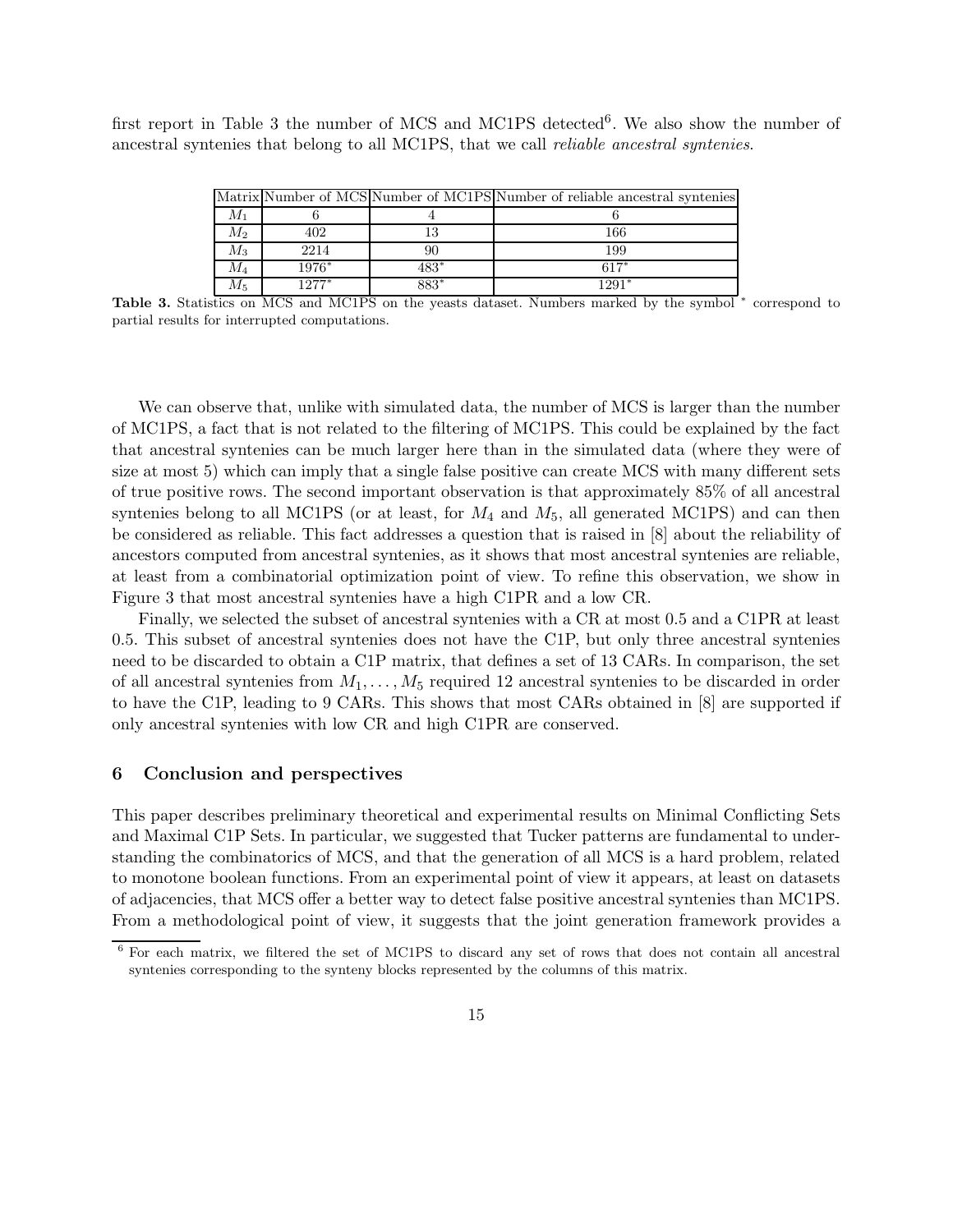

Fig. 3. Percentage of conserved ancestral syntenies (y-axis) with a given CR (resp. C1PR). Each bar represents the percentage of ancestral syntenies whose CR (resp. C1PR) is in an interval of length 0.1.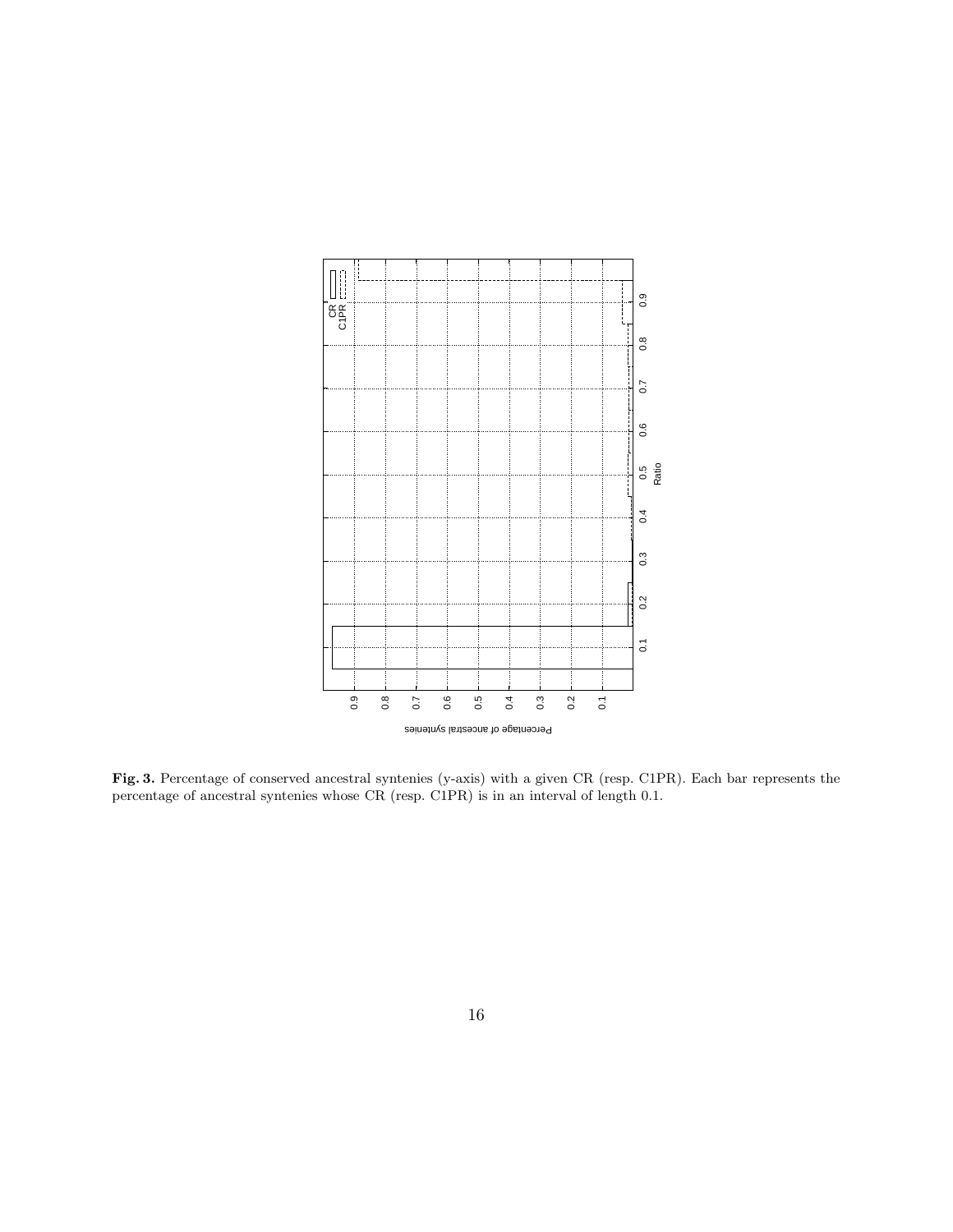very general and flexible tool for handling the notion of minimal conflicting data in computational biology, as shown for example in [19]. This leaves several open problems to attack.

Detecting non-conflicting rows. The complexity of detecting rows of a matrix that do not belong to any MCS when rows can have an arbitrary number of entries 1 is still open. Solving this problem probably requires a better understanding of the combinatorial structure of MCS and Tucker patterns. Tucker patterns have also be considered in [10, Chapter 3], where polynomial time algorithms are given to compute a Tucker pattern of a given type for a matrix that does not have the C1P. Even if these algorithms can not obviously be modified to decide if a given row belongs to a given Tucker pattern, they provide useful insight on Tucker patterns.

It follows from the dual structure of monotone boolean functions that the question of whether a row belongs to any MCS is equivalent to the question of whether it belongs to any MC1PS. Indeed, for an arbitrary oracle-given function, testing if a variable appears in any MTC is as difficult as deciding if a list of MTC is complete. Consider an oracle-given f and a list of its MTC which define a (possibly different) function  $f'$ . We can build a new oracle function g with an additional variable  $x_0$ , such that  $g(x_0, x) = 1$  if and only if  $x_0 = 0$  and  $f'(x) = 1$  or  $x_0 = 1$  and  $f(x) = 1$ .

Generating all MCS and MC1PS. Right now, this can be approached using the joint generation method, but the number of MCS and MC1PS makes this approach time consuming for large matrices. A natural way to deal with such problem would be to generate at random and uniformly MCS and MC1PS. For MCS, this problem is at least as hard as generating random cycles of a graph, which is known to be a hard problem [21]. We are not aware of any work on the random generation of MC1PS.

An alternative to random generation would be to abort the joint generation after it generates a large number of MCS and MC1PS, but the quality of the approximation of the MCS ratio and MC1PS ratio so obtained would not be guaranteed. Another approach for the generation of all MCS is based on the remark that, for adjacencies, it can be reduced to generating all claws and cycles of the graph  $G_M$ . Generating all cycles of a graph can be done in time that is polynomial in the number of cycles, using backtracking [27]. It is then tempting to use this approach in conjunction with dynamic partition refinement [17] for example or the graph-theoretical properties of Tucker patterns described in [10].

Combinatorial characterization of false positive ancestral syntenies. It is interesting to remark that, with matrices of degree 2, most false positives can be identified in a simple way. True positive rows define a set of paths in the graph  $G_M$ , representing ancestral genome segments, while false positive rows  $\{i, j\}$ , unless i or j is an extremity of such a path (in which case it does not exhibit any combinatorial sign of being a false positive), both the vertices  $i$  and  $j$  belong to a claw in the graph  $G_M$ . And it is easy to detect all edges in this graph with both ends belonging to a claw. In order to extend this approach to more general datasets, where  $\Delta(M) > 2$ , it would be helpful to understand better the impact of adding a false positive row in  $M$ . The most promising approach would be to start from the partition refinement [17] obtained from all true positive rows and form a better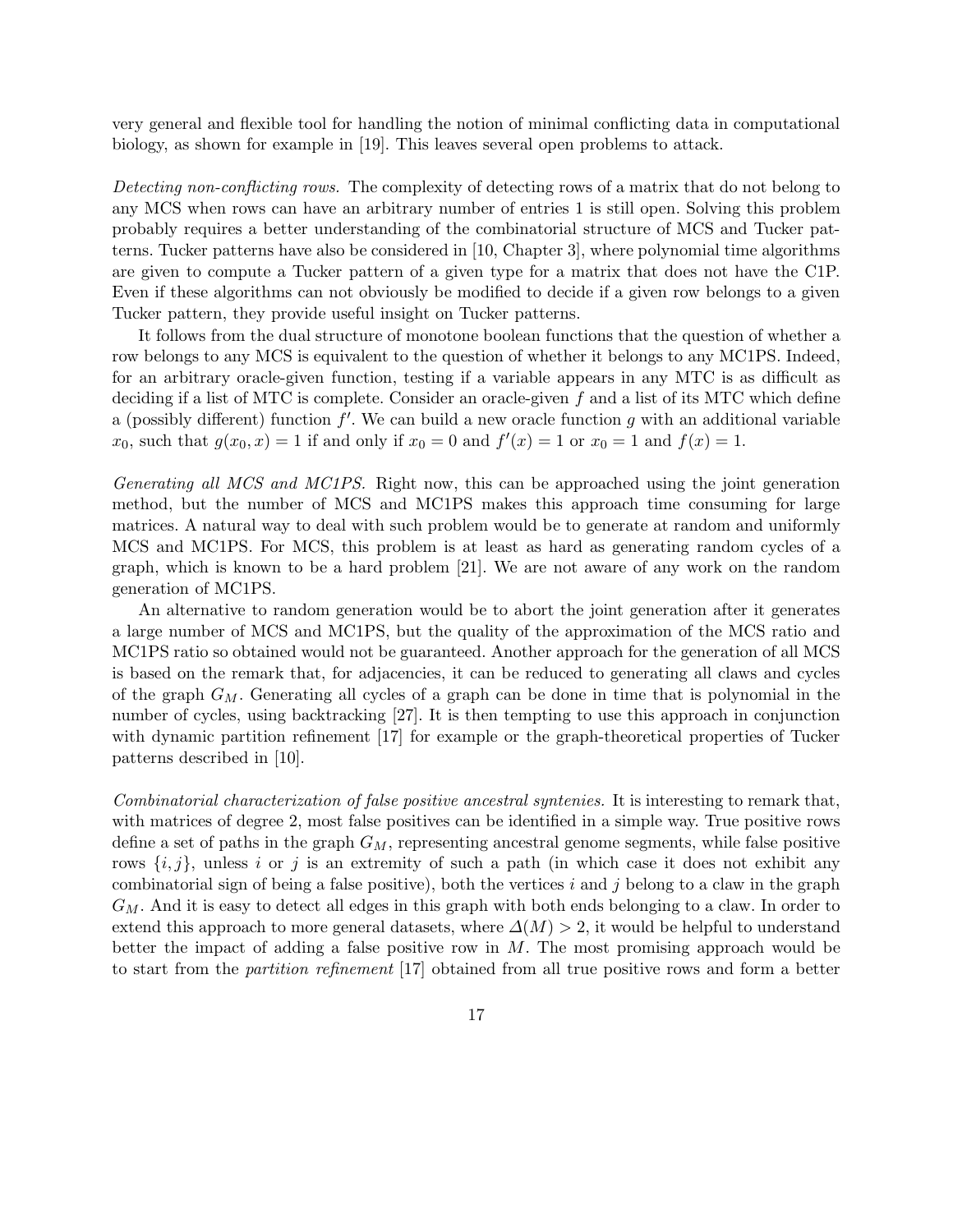understanding of the combinatorial structure of connected components of the overlap graph that do not have the C1P.

Computation speed. On large datasets, especially with matrices with an arbitrary number of entries 1 per row, some connected components of the overlap graph can be very large (see the data in [8] for example). In order to speed up the computations, algorithmic design and engineering developments are required, both in the joint generation algorithm and in the problem of testing the C1P for matrices after rows are added or removed.

## 7 Acknowledgments

Cedric Chauve and Tamon Stephen were partially supported by NSERC Discovery Grants. Utz-Uwe Haus was supported by the Magdeburg Center for Systems Biology, funded by a FORSYS grant of the German Ministry of Education and Research. Vivija P. You was partially supported by The Department of Mathematics of Simon Fraser University. The authors would also like to acknowledge the support of the IRMACS Centre at SFU. A preliminary version of this paper appeared as [6].

# References

- 1. Z. Adam, M. Turmel, C. Lemieux, and D. Sankoff. Common intervals and symmetric difference in a model-free phylogenomics, with an application to streptophyte evolution. J. Comput. Biol. 14, pp. 436–445. 2007.
- 2. F. Alizadeh, R. Karp, D. Weisser and G. Zweig. Physical mapping of chromosomes using unique probes. J. Comput. Biol. 2, pp. 159–184. 1995.
- 3. A. Bergeron, M. Blanchette, A. Chateau and C. Chauve. Reconstructing ancestral gene orders using conserved intervals. In WABI 2004, vol. 3240 of LNCS/LNBI, pp. 14–25. Springer. 2004.
- 4. A. Bergeron, C. Chauve, Y. Gingras Formal models of gene clusters. Bioinformatics Algorithms: Techniques and Applications (A. Zelikovsky and I. Mandoiu, editors), Wiley Series on Bioinformatics: Computational Techniques and Engineering. pp. 177–202. Wiley Interscience, 2008.
- 5. K.S. Booth and G.S. Lueker. Testing for the consecutive ones property, interval graphs, and graph planarity. J. Comput. Syst. Sci. 13, pp. 335–379. 1976.
- 6. C. Chauve, U.-U. Haus, T. Stephen and V. You. Minimal Conflicting Sets for the Consecutive Ones Property in Ancestral Genome Reconstruction. In RECOMB-CG 2009, vol. 5817 of LNCS/LNBI, pp. 48–58. Springer. 2009.
- 7. C. Chauve and E. Tannier. A methodological framework for the reconstruction of contiguous regions of ancestral genomes and its application to mammalian genome. PLoS Comput. Biol. 4, paper e1000234. 2008.
- 8. C. Chauve, H. Gavranovic, A. Ouangraoua and E. Tannier. Yeasts ancestral genome reconstructions: the possibilities of computational methods. Submitted to the  $RECOMB\text{-}CG$  2009 special issue of J. Comput. Biol.. 2009.
- 9. T. Christof, M. Jünger, J. Kececioglu, P. Mutzel and G. Reinelt. A branch-and-cut approach to physical mapping of chromosome by unique end-probes. J. Comput. Biol. 4, pp. 433–447. 1997.
- 10. M. Dom. Recognition, Generation, and Application of Binary Matrices with the Consecutive-Ones Property. Dissertation, Institut für Informatik, Friedrich-Schiller-Universität, Jena. 2008.
- 11. M. Dom. Algorithmic Aspects of the Consecutive-Ones Property. Bull. Eur. Assoc. Theor. Comput. Sci. EATCS 98, pp. 27-59. EATCS. 2009.
- 12. T. Eiter, K. Makino and G. Gottlob. Computational aspects of monotone dualization: A brief survey. Disc. Appl. Math. 156, pp. 2035–2049. 2008.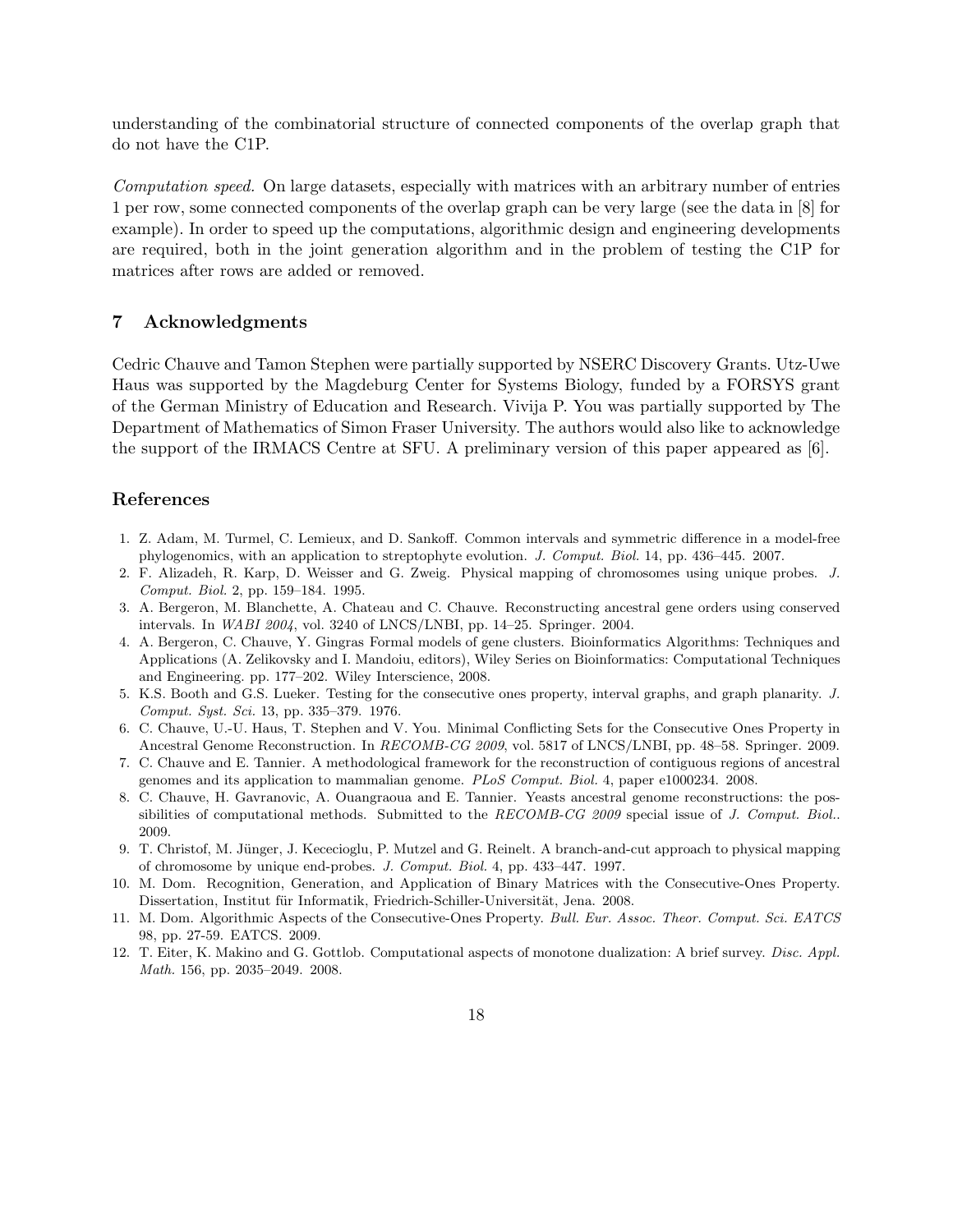- 13. M.L. Fredman and L. Khachiyan. On the complexity of dualization of monotone disjunctive normal forms. J. Algorithms 21, pp. 618–628. 1996.
- 14. P.W. Goldberg, M.C. Golumbic, H. Kaplan and R. Shamir Four strikes againts physical mapping of DNA J. Comput. Biol. 2, pp. 139–152. 1995.
- 15. D. Gunopulos, R. Khardon, H. Mannila and H. Toivonen. Data mining, hypergraph transversals and machine learning. In PODS 1997, pp. 209–216. ACM. 1997.
- 16. V. Gurvich and L. Khachiyan. On generating the ireedundant conjunctive and disjunctive normal forms of monotone Boolean functions. Disc. Appl. Math. 96–97, pp. 363–373. 1999.
- 17. M. Habib, R.M. McConnell, C. Paul and L. Viennot. Lex-BFS and partition refinement, with applications to transitive orientation, interval graph recognition and consecutive ones testi ng. Theoret. Comput. Sci. 234, pp. 59–84. 2000.
- 18. U.-U. Haus and T. Stephen. CL-JOINTGEN: A Common Lisp Implementation of the Joint Generation Method. available at http://primaldual.de/cl-jointgen/. 2008.
- 19. U.-U. Haus, S. Klamt and T. Stephen. Computing Knock out Strategies in Metabolic Networks J. Comput. Biol. 15, pp. 259–268. 2008, arXiv:0801.0082.
- 20. W.-L. Hsu. A simple test for the Consecutive Ones Porperty. J. Algorithms 43, pp. 1–16. 2002.
- 21. M.R. Jerrum, L.G. Valiant and V.Y. Vazirani. Random generation of combinatorial structures from a uniform distribution. Theoret. Comput. Sci. 43, pp. 169–188. 1986.
- 22. W.-F. Lu and W.-L. Hsu. A test for the Consecutive Ones Property on noisy data application to physical mapping and sequence assembly. J. Comp. Biol. 10, pp. 709–735. 2003.
- 23. J. Ma et al.. Reconstructing contiguous regions of an ancestral genome. Genome Res., 16, pp.1557–1565. 2006.
- 24. R.M. McConnell. A certifying algorithm for the consecutive-ones property. In SODA 2004, pp. 761-770. ACM. 2004.
- 25. J. Meidanis, O. Porto and G.P. Telle. On the consecutive ones property. Discrete Appl. Math. 88, pp. 325–354. 1998.
- 26. A. Ouangraoua, F. Boyer, A. McPherson, E. Tannier and C. Chauve. Prediction of contiguous ancestral regions in the amniote ancestral genome In ISBRA 2009, vol. 5542 of LNCS/LNBI, pp. 173–185. Springer. 2009.
- 27. R.C. Read and R.E. Tarjan. Bounds on backtrack algorithms for listing cycles, paths, and spanning trees. Networks 5, pp. 237–252. 1975.
- 28. J. Stove and R. Wittler A unified approach for reconstructing ancient gene clusters. IEEE/ACM Trans. Comput. Biol. Bioinfo. 6, pp 387–400. 2009.
- 29. A.C. Tucker. A structure theorem for the consecutive 1's property. J. Combinat. Theory (B) 12, pp. 153–162. 1972.
- 30. L.G. Valiant. The complexity of enumeration and reliability problems. SIAM J. Comput. 8, pp. 410–421. 1979.
- 31. V.P. You. On matrices that do not have the Consecutive Ones Property. MSc. Thesis, Department of Mathematics, Simon Fraser University. 2009.